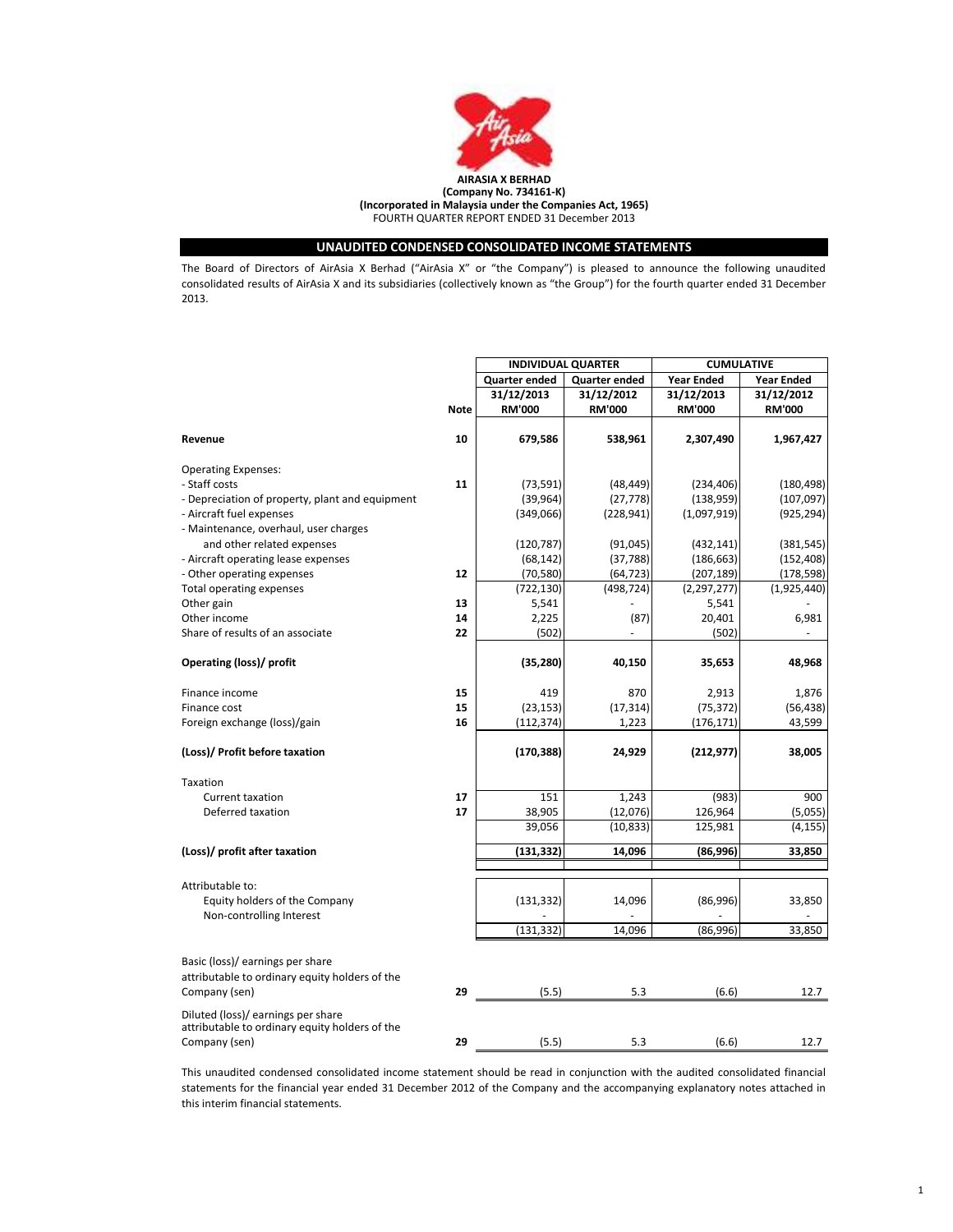

(Company No. 734161-K) (Incorporated in Malaysia under the Companies Act, 1965) FOURTH QUARTER REPORT ENDED 31 December 2013

## UNAUDITED CONDENSED CONSOLIDATED STATEMENTS OF COMPREHENSIVE INCOME

|                                                                                    |             |               | <b>INDIVIDUAL QUARTER</b> | <b>CUMULATIVE</b> |                   |  |
|------------------------------------------------------------------------------------|-------------|---------------|---------------------------|-------------------|-------------------|--|
|                                                                                    |             | Quarter ended | Quarter ended             | <b>Year Ended</b> | <b>Year Ended</b> |  |
|                                                                                    |             | 31/12/2013    | 31/12/2012                | 31/12/2013        | 31/12/2012        |  |
|                                                                                    | <b>Note</b> | <b>RM'000</b> | <b>RM'000</b>             | <b>RM'000</b>     | <b>RM'000</b>     |  |
| (Loss)/ profit for the year                                                        |             | (131, 332)    | 14,096                    | (86,996)          | 33,850            |  |
| Other comprehensive income                                                         |             |               |                           |                   |                   |  |
| Cash flow hedges                                                                   |             | 28,679        | ۰                         | 20,526            |                   |  |
| Foreign currency translation differences                                           |             | (30)          | (18)                      | (13)              | (1)               |  |
| Total comprehensive (loss)/ income                                                 |             |               |                           |                   |                   |  |
| for the year                                                                       |             | (102, 683)    | 14,078                    | (66, 483)         | 33,849            |  |
| Total comprehensive (loss)/ income attributable to<br>Equity holder of the company |             | (102, 683)    | 14,078                    | (66, 483)         | 33,849            |  |
| Non-controlling interest                                                           |             |               |                           |                   |                   |  |
| Total comprehensive (loss)/ income<br>for the year                                 |             | (102, 683)    | 14,078                    | (66, 483)         | 33,849            |  |
|                                                                                    |             |               |                           |                   |                   |  |

This unaudited condensed consolidated income statement should be read in conjunction with the audited consolidated financial statements for the financial year ended 31 December 2012 of the Company and the accompanying explanatory notes attached in this interim financial statements.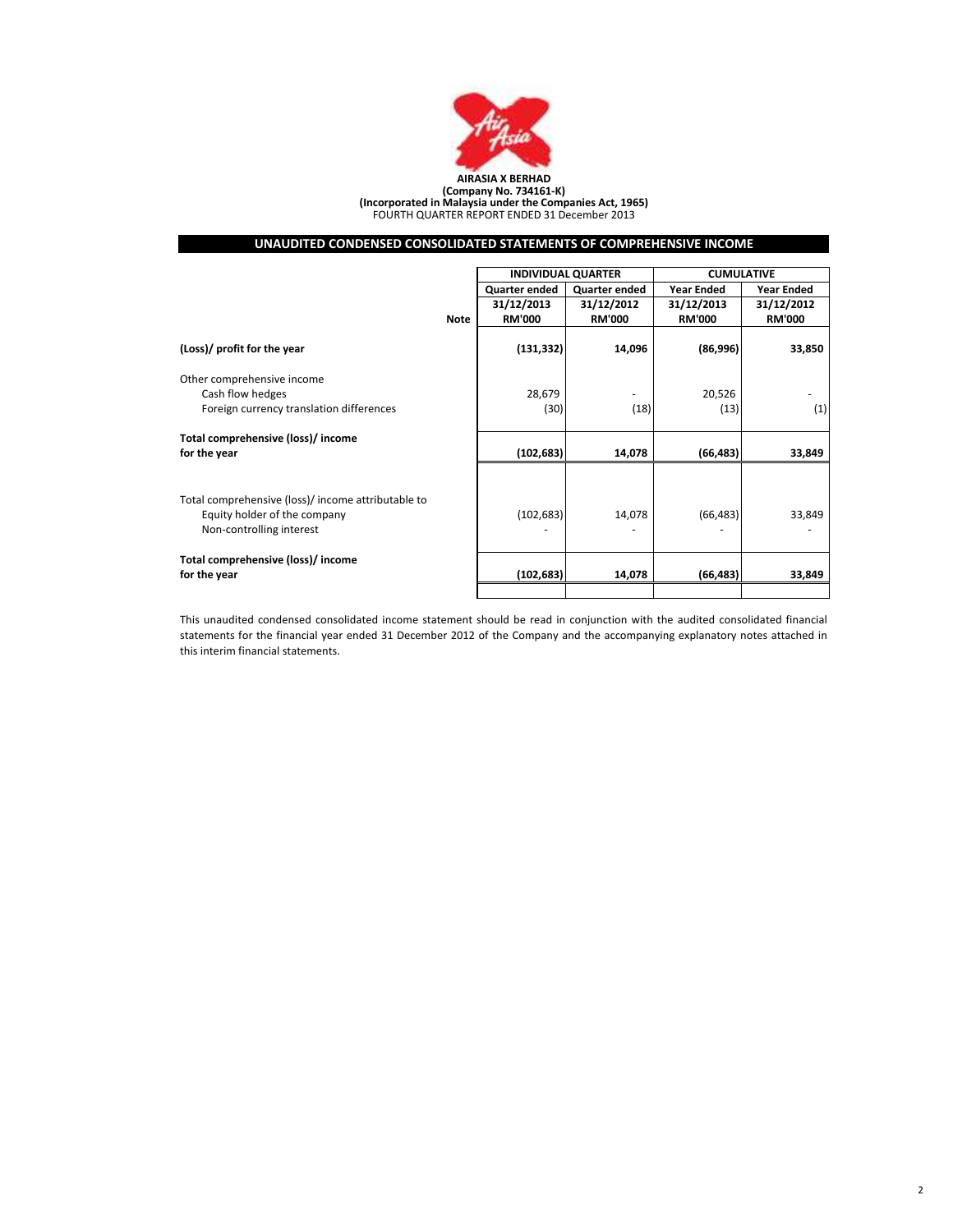

FOURTH QUARTER REPORT ENDED 31 December 2013 (Company No. 734161-K) (Incorporated in Malaysia under the Companies Act, 1965)

## UNAUDITED CONDENSED CONSOLIDATED STATEMENT OF FINANCIAL POSITION

|                                  |             | <b>Unaudited</b> | <b>Audited</b> |
|----------------------------------|-------------|------------------|----------------|
|                                  |             | As At            | As At          |
|                                  |             | 31/12/2013       | 31/12/2012     |
|                                  | <b>Note</b> | <b>RM'000</b>    | <b>RM'000</b>  |
| <b>NON-CURRENT ASSETS</b>        |             |                  |                |
| Property, plant and equipment    | 19          | 2,256,812        | 1,325,822      |
| Deferred tax assets              | 17          | 361,803          | 234,840        |
| Deposits on aircraft purchases   | 20          | 638,283          | 418,395        |
| Other deposits                   | 21          | 150,888          | 126,058        |
| Investment in associate          | 22          | 19,516           |                |
| Derivative financial instruments | 27          | 65,929           |                |
|                                  |             | 3,493,231        | 2,105,115      |
| <b>CURRENT ASSETS</b>            |             |                  |                |
| Inventories                      |             | 1,640            | 806            |
| Receivables and prepayments      | 23          | 216,450          | 130,786        |
| Amounts due from related parties |             | 17,755           | 15,738         |
| Deposits, cash and bank balances | 24          | 264,697          | 173,951        |
| Tax recoverable                  |             | 559              | 1,711          |
|                                  |             | 501,101          | 322,992        |
|                                  |             |                  |                |
| <b>CURRENT LIABILITIES</b>       |             |                  |                |
| Trade and other payables         | 25          | 341,492          | 254,004        |
| Amounts due to related parties   |             | 1,916            | 5,929          |
| Sales in advance                 |             | 417,247          | 195,188        |
| <b>Borrowings</b>                | 26          | 485,880          | 521,045        |
|                                  |             | 1,246,535        | 976,166        |
|                                  |             |                  |                |
| <b>Net Current Liabilities</b>   |             | (745, 434)       | (653, 174)     |
|                                  |             |                  |                |
| <b>NON-CURRENT LIABILITIES</b>   |             |                  |                |
| <b>Borrowings</b>                | 26          | 1,510,373        | 871,211        |
|                                  |             |                  |                |
|                                  |             | 1,237,424        | 580,730        |
|                                  |             |                  |                |
| <b>CAPITAL AND RESERVES</b>      |             |                  |                |
| Share capital                    | 28          | 355,556          | 266,667        |
| Share premium                    |             | 849,598          | 215,832        |
| Hedge reserve                    |             | 20,526           |                |
| Capital reserve                  |             | 522              |                |
| Retained earnings                |             | 11,301           | 98,297         |
| Currency translation reserve     |             | (79)             | (66)           |
| Shareholders' equity             |             | 1,237,424        | 580,730        |
|                                  |             |                  |                |

This unaudited condensed consolidated statement of financial position should be read in conjunction with the audited consolidated financial statements for the financial year ended 31 December 2012 of the Company and the accompanying explanatory notes attached in this interim financial statements.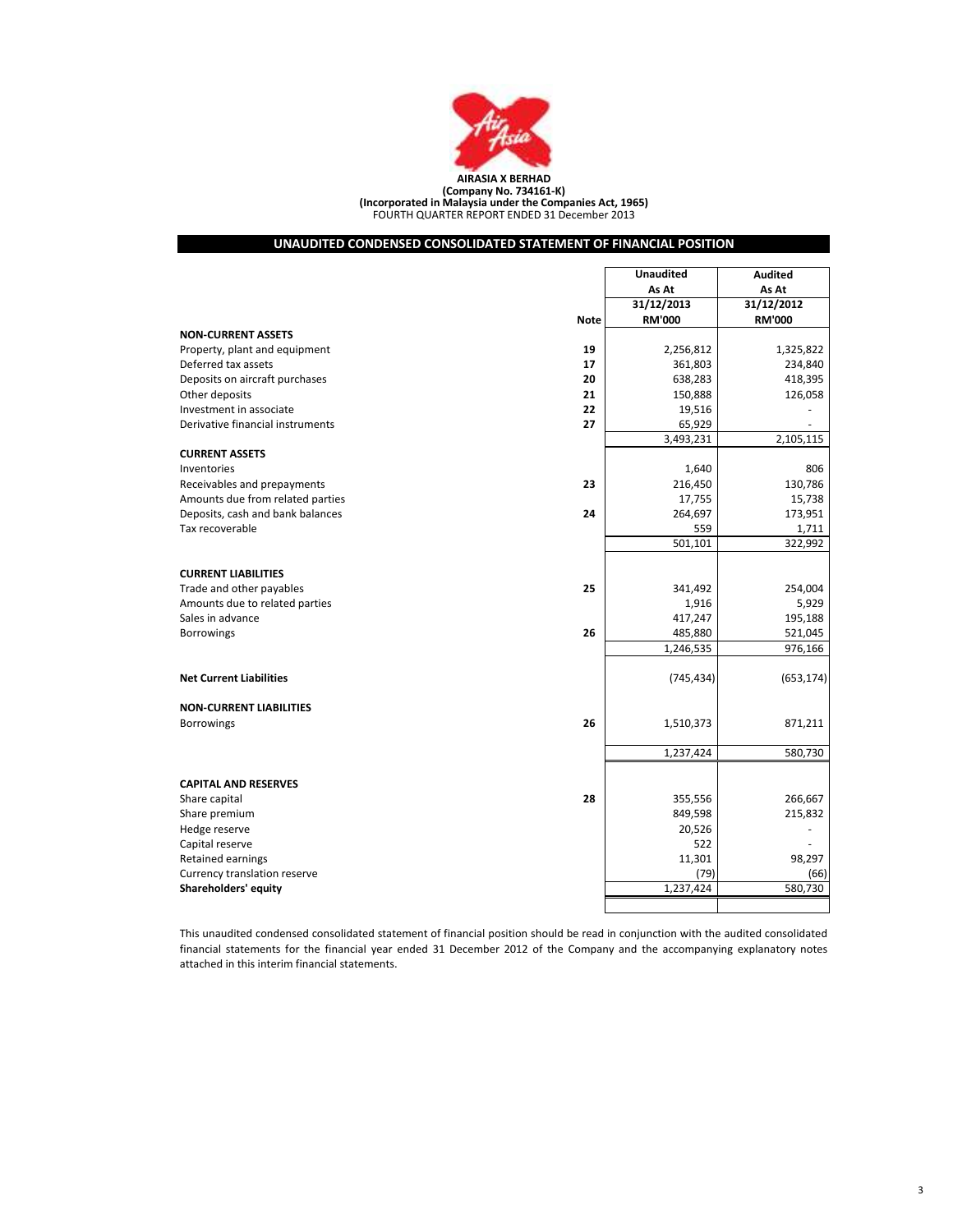

## (Company No. 734161-K) (Incorporated in Malaysia under the Companies Act, 1965) FOURTH QUARTER REPORT ENDED 31 December 2013

## UNAUDITED CONDENSED CONSOLIDATED STATEMENT OF CASH FLOWS

|                                                                 |             | Year Ended    | <b>Year Ended</b> |
|-----------------------------------------------------------------|-------------|---------------|-------------------|
|                                                                 |             | 31/12/2013    | 31/12/2012        |
|                                                                 | <b>Note</b> | <b>RM'000</b> | <b>RM'000</b>     |
|                                                                 |             |               |                   |
| <b>CASH FLOWS FROM OPERATING ACTIVITIES</b>                     |             |               |                   |
| (Loss)/ Profit before taxation                                  |             | (212, 977)    | 38,005            |
| Adjustments:                                                    |             |               |                   |
| Property, plant and equipment                                   |             |               |                   |
| - Depreciation                                                  |             | 138,960       | 107,097           |
| - Gain on disposal                                              |             | (53)          | (1, 148)          |
| - Write off                                                     |             |               | 23                |
| Interest expense                                                |             | 75,372        | 56,438            |
| Interest income                                                 |             | (2,913)       | (1,064)           |
| Impairment on receivables                                       |             | 551           | 1,545             |
| Fair value gain on derivative financial instruments             |             | (4, 474)      |                   |
| Fair value on ESOS granted                                      |             | 522           |                   |
| Fair value on shareholders' benefits scheme                     |             | 8,536         |                   |
| Interest income on deposits for leased aircraft                 |             |               | (812)             |
| Share of results of an associate                                |             | 502           |                   |
| Net unrealised foreign exchange loss/ (gain)                    |             | 62,479        | (38, 812)         |
|                                                                 |             | 66,505        | 161,272           |
| Changes in working capital                                      |             |               |                   |
| Inventories                                                     |             | (834)         | 85                |
| Receivable, prepayments and other deposits                      |             | (96, 044)     | (15, 520)         |
| Related parties balances                                        |             | (5,928)       | 1,532             |
| Trade and other payables                                        |             | 75,109        | 93,579            |
| Sales in advance                                                |             | 222,060       | (221, 899)        |
| Cash generated from operations                                  |             | 260,868       | 19,049            |
| Interest paid                                                   |             | (73, 162)     | (56, 170)         |
| Interest received                                               |             | 3,003         | 957               |
| Tax recovered                                                   |             | 1,716         |                   |
| Tax paid                                                        |             | (1, 267)      | (1,032)           |
| Net cash generated from/(used in) operating activities          |             | 191,158       | (37, 196)         |
| CASH FLOW FROM INVESTING ACTIVITIES                             |             |               |                   |
| Property, plant and equipment                                   |             |               |                   |
| - Additions                                                     |             | (1,069,949)   | (37, 289)         |
| - Proceeds from disposal                                        |             | 53            | 26,996            |
| Deposits on aircraft purchase                                   |             | (218, 542)    | (49,700)          |
| Investment in an associate company                              |             | (20, 018)     |                   |
| Net cash used in investing activities                           |             | (1,308,456)   | (59,993)          |
| <b>CASH FLOWS FROM FINANCING ACTIVITIES</b>                     |             |               |                   |
| Proceeds from allotment of shares                               |             | 722,655       |                   |
| Proceeds from borrowings                                        |             | 1,097,310     | 355,313           |
| Repayment of borrowings                                         |             | (612, 941)    | (201,062)         |
| Placement of restricted cash                                    |             | (50, 887)     |                   |
| Net cash generated from financing activities                    |             | 1,156,137     | 154,251           |
| NET INCREASE FOR THE FINANCIAL YEAR                             |             | 38,839        | 57,062            |
| <b>CURRENCY TRANSLATION DIFFERENCES</b>                         |             | 1,020         | 2,909             |
| CASH AND CASH EQUIVALENTS AT BEGINNING OF<br>THE FINANCIAL YEAR |             | 173,951       | 113,980           |
| CASH AND CASH EQUIVALENTS AT END OF<br>THE FINANCIAL YEAR       | 24          | 213,810       | 173,951           |
|                                                                 |             |               |                   |

This unaudited condensed consolidated statement of cash flow should be read in conjunction with the audited consolidated financial statements for the financial year ended 31 December 2012 of the Company and the accompanying explanatory notes attached in this interim financial statements.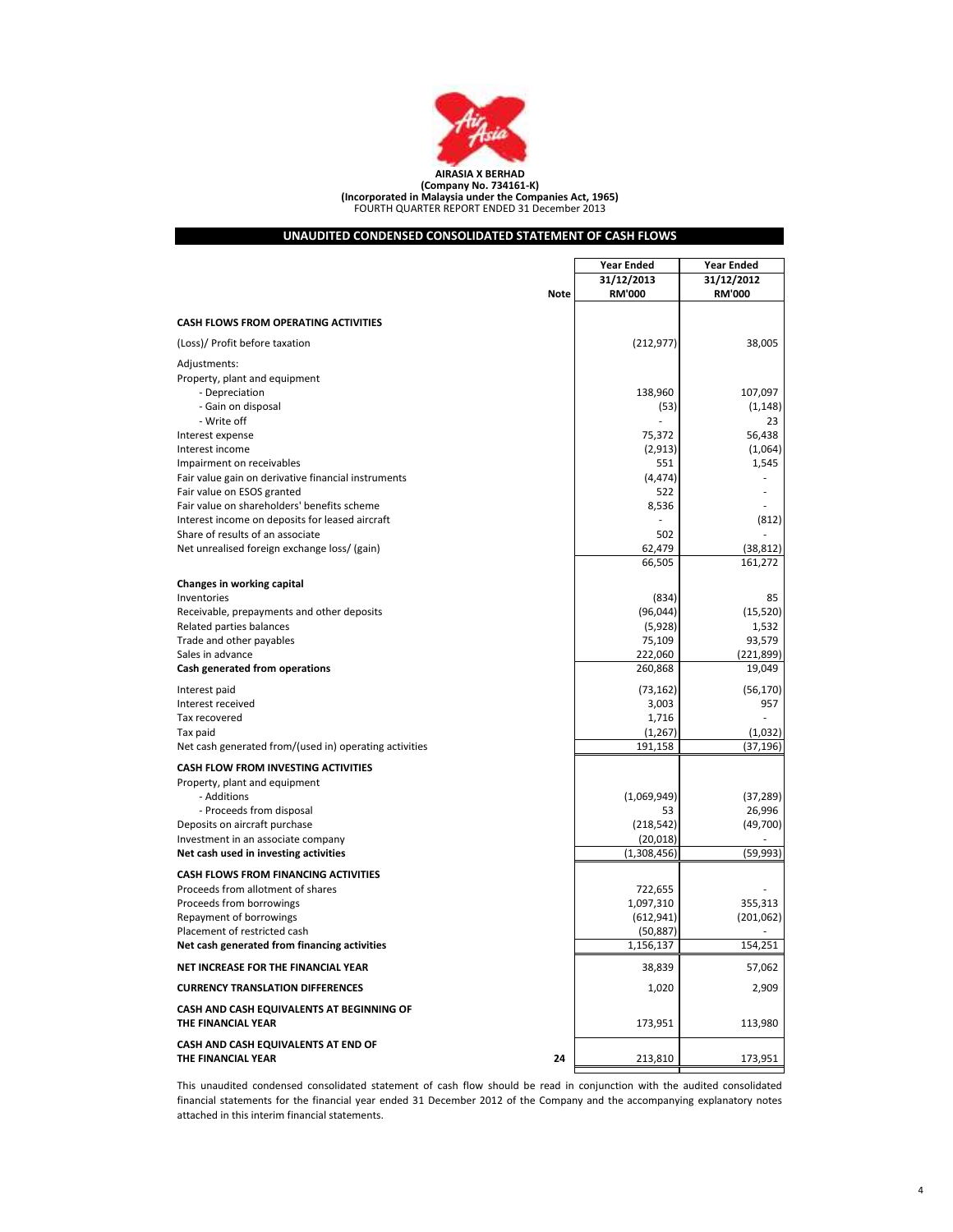

## AIRASIA X BERHAD(Company No. 734161-K) (Incorporated in Malaysia under the Companies Act, 1965) FOURTH QUARTER REPORT ENDED 31 December 2013

## UNAUDITED CONDENSED CONSOLIDATED STATEMENT OF CHANGES IN EQUITY

|                                                                            | Issued and fully paid    |                              |                            |                          |                            |                          |                          |                                                      |                          |                          |                                  |                                |
|----------------------------------------------------------------------------|--------------------------|------------------------------|----------------------------|--------------------------|----------------------------|--------------------------|--------------------------|------------------------------------------------------|--------------------------|--------------------------|----------------------------------|--------------------------------|
|                                                                            |                          | <b>Issued and fully paid</b> |                            | Issued and fully paid    |                            | redeemable convertible   |                          |                                                      |                          |                          |                                  |                                |
|                                                                            |                          | ordinary shares              |                            | ordinary shares          | preference shares ("RCPS") |                          |                          |                                                      |                          |                          |                                  |                                |
|                                                                            |                          | of RM1.00 each               |                            | of RM0.15 each           |                            | of RM1.00 each           |                          |                                                      |                          |                          |                                  |                                |
|                                                                            |                          |                              |                            |                          |                            |                          |                          | <b>Cash Flow</b>                                     |                          | Currency                 |                                  |                                |
|                                                                            | Number<br>of shares      | Nominal<br>Value             | <b>Number</b><br>of shares | Nominal<br>Value         | Number<br>of shares        | Nominal<br>Value         | Share<br>Premium         | Hedge                                                | Capital                  | <b>Translation</b>       | Retained                         | <b>Total</b>                   |
|                                                                            | '000                     | <b>RM'000</b>                | '000                       | <b>RM'000</b>            | '000                       | <b>RM'000</b>            | <b>RM'000</b>            | Reserve<br><b>RM'000</b>                             | Reserve<br><b>RM'000</b> | Reserve<br><b>RM'000</b> | <b>Earnings</b><br><b>RM'000</b> | <b>Equity</b><br><b>RM'000</b> |
|                                                                            | 224,000                  | 224,000                      |                            |                          | 42,667                     | 42,667                   | 215,832                  |                                                      |                          | (66)                     | 98,297                           | 580,730                        |
| At 1 January 2013                                                          |                          |                              |                            |                          |                            |                          |                          |                                                      |                          |                          |                                  |                                |
| Net loss for the year                                                      | $\overline{\phantom{a}}$ | $\overline{\phantom{a}}$     |                            |                          | ٠                          |                          |                          | $\sim$                                               | $\sim$                   | ÷                        | (86,996)                         | (86,996)                       |
| Fair value loss during the year                                            | $\overline{\phantom{a}}$ | $\sim$                       |                            |                          |                            |                          | $\sim$                   | (37, 014)                                            |                          | ٠                        | ٠                                | (37, 014)                      |
| Amount transferred to income statement                                     |                          |                              |                            |                          |                            |                          |                          | 57,540                                               |                          |                          | $\overline{a}$                   | 57,540                         |
| Foreign currency translation differences                                   | $\sim$                   | ٠                            |                            |                          |                            | $\sim$                   | $\overline{a}$           |                                                      |                          | (13)                     | $\sim$                           | (13)                           |
| Total comprehensive income                                                 |                          | $\sim$                       | $\sim$                     | $\overline{\phantom{a}}$ |                            |                          |                          | 20,526                                               | $\sim$                   | (13)                     | $\sim$                           | 20,513                         |
| Conversion of shares                                                       | 42,667                   | 42,667                       | $\sim$                     | $\overline{\phantom{a}}$ | (42, 667)                  | (42, 667)                |                          | $\overline{\phantom{a}}$                             | $\sim$                   | ٠                        | ٠                                |                                |
| Subdivision of shares                                                      | (266, 667)               | (266, 667)                   | 1,777,778                  | 266,667                  | ٠                          | $\overline{\phantom{a}}$ |                          | $\sim$                                               | $\sim$                   | ٠                        | ٠                                |                                |
| Issuance of ordinary shares                                                |                          | $\overline{\phantom{a}}$     | 592,592                    | 88,889                   | ٠                          | $\overline{\phantom{a}}$ | 651,851                  | $\overline{\phantom{a}}$                             | $\sim$                   | ٠                        | $\overline{\phantom{a}}$         | 740,740                        |
| Share issuance expenses                                                    | $\overline{\phantom{a}}$ | $\overline{\phantom{a}}$     | ٠                          | $\sim$                   | $\overline{\phantom{a}}$   | $\overline{\phantom{a}}$ | (18,085)                 | $\overline{\phantom{a}}$                             | $\sim$                   | ٠                        | $\overline{\phantom{a}}$         | (18,085)                       |
| Employee Share Option Scheme ('ESOS')                                      | $\overline{\phantom{a}}$ | $\overline{\phantom{a}}$     | $\sim$                     |                          |                            | $\sim$                   |                          | $\sim$                                               | 522                      | ٠                        | ٠                                | 522                            |
| At 31 December 2013                                                        | $\sim$                   | $\sim$                       | 2,370,370                  | 355,556                  | $\sim$                     | $\sim$                   | 849,598                  | 20,526                                               | 522                      | (79)                     | 11,301                           | 1,237,424                      |
| At 1 January 2012<br>- as previously reported<br>- effects of restatements | 224,000                  | 224,000                      | $\sim$                     | $\overline{\phantom{a}}$ | 42,667                     | 42,667                   | 215,832                  | $\overline{\phantom{a}}$<br>$\overline{\phantom{a}}$ | $\sim$                   | (65)<br>$\sim$           | 20,744<br>43,703                 | 503,178<br>43,703              |
| - as restated                                                              | 224,000                  | 224,000                      | $\sim$                     | $\sim$                   | 42,667                     | 42,667                   | 215,832                  | $\sim$                                               | $\sim$                   | (65)                     | 64,447                           | 546,881                        |
| Net profit for the financial year                                          |                          | ٠                            |                            |                          |                            |                          |                          | ٠                                                    | $\overline{\phantom{a}}$ | ٠                        | 33,850                           | 33,850                         |
| Other comprehensive loss                                                   | $\overline{\phantom{a}}$ | ٠                            | $\sim$                     | $\overline{\phantom{a}}$ | ٠                          | $\sim$                   | $\overline{\phantom{a}}$ | $\sim$                                               | $\sim$                   | (1)                      | $\sim$                           | (1)                            |
| At 31 December 2012                                                        | 224,000                  | 224,000                      | $\sim$                     | $\sim$                   | 42,667                     | 42,667                   | 215,832                  | $\sim$                                               | $\sim$                   | (66)                     | 98,297                           | 580,730                        |
|                                                                            |                          |                              |                            |                          |                            |                          |                          |                                                      |                          |                          |                                  |                                |

This unaudited condensed consolidated statement of changes in equity should be read in conjunction with the audited consolidated financial statements for the financial year ended <sup>31</sup> December <sup>2012</sup> of the Company and the accompanying explanatory notes attached in this interim financial statements.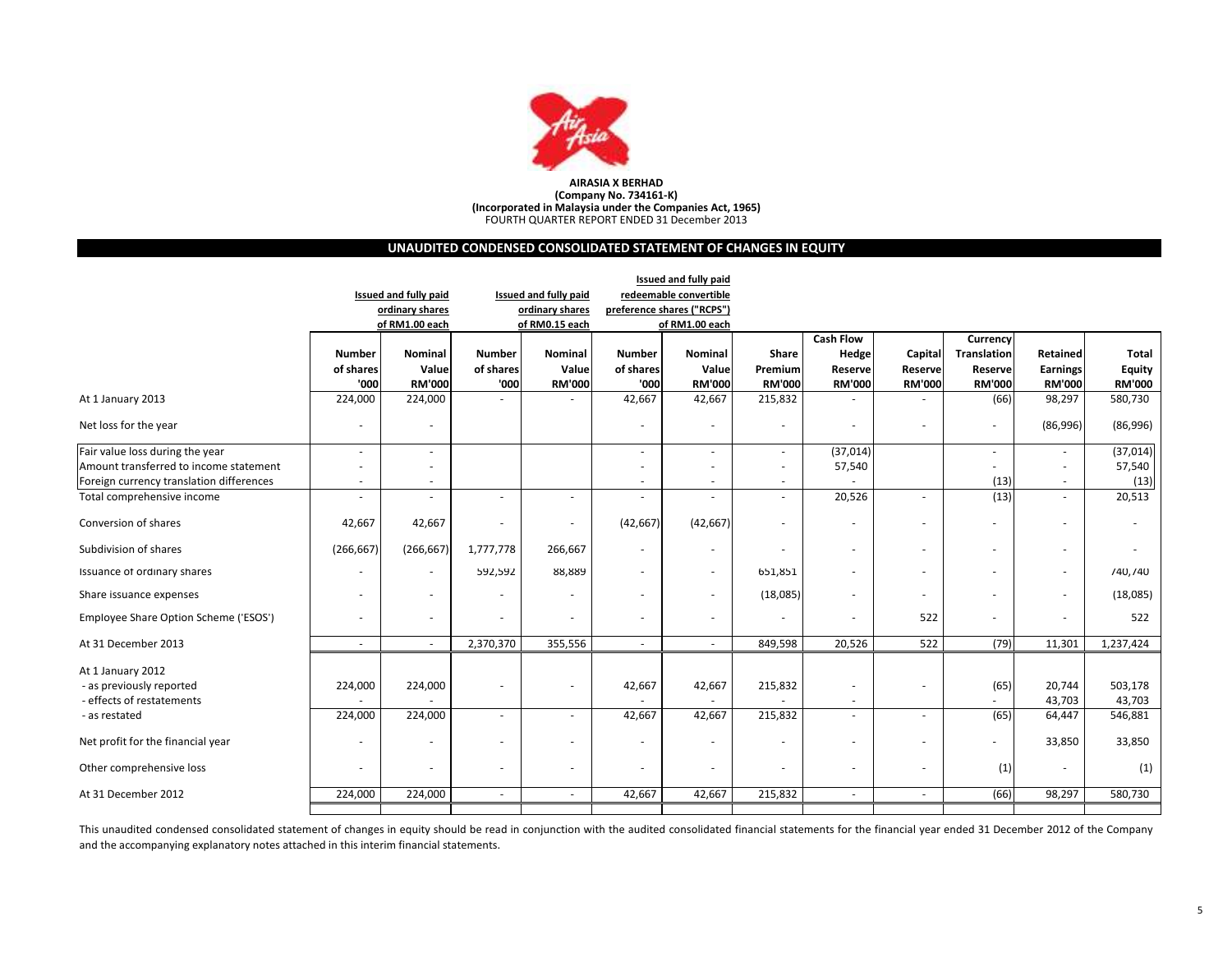

# (Company No. 734161-K)<br>(Incorporated in Malaysia with limited liability under the Companies Act, 1965)<br>FOURTH QUARTER REPORT ENDED 31 December 2013

## KEY OPERATING STATISTICS - 31 December 2013

Performance indicator for current quarter against the same quarter last year

| <b>Quarter Ended: 31 December</b>    | Oct - Dec 2013 | <b>Oct - Dec 2012</b> |          |
|--------------------------------------|----------------|-----------------------|----------|
|                                      |                |                       |          |
| Seat capacity                        | 1,209,416      | 802,256               | 50.8%    |
| Passengers carried                   | 973,285        | 670,026               | 45.3%    |
| Load Factor (%)                      | 80.9%          | 83.0%                 | $-2.6%$  |
| RPK (millions)                       | 4,862          | 3,349                 | 45.2%    |
| ASK (millions)                       | 6,012          | 4,034                 | 49.0%    |
| Average passenger fare (RM)          | 492.32         | 582.27                | $-15.4%$ |
| Ancillary revenue per passenger (RM) | 143.28         | 166.41                | $-13.9%$ |
| Revenue per ASK (sen)                | 11.34          | 13.37                 | $-15.2%$ |
| Revenue per ASK (US¢)                | 3.53           | 4.37                  | $-19.2%$ |
| Cost per ASK (sen)                   | 12.06          | 12.29                 | $-1.8%$  |
| Cost per ASK (US¢)                   | 3.76           | 4.02                  | $-6.5%$  |
| Cost per ASK (sen) - excluding fuel  | 6.26           | 6.61                  | $-5.4%$  |
| Cost per ASK (US¢) - excluding fuel  | 1.95           | 2.16                  | $-9.9%$  |
| Aircraft (end of period)             | 16             | 9                     | 77.8%    |
| Average sector length (km)           | 4,971          | 5,029                 | $-1.1%$  |
| Sectors flown                        | 3,208          | 2,128                 | 50.8%    |
| Fuel consumed (Barrels)              | 830,442        | 555,378               | 49.5%    |
| Average fuel price (USD/ Barrel)     | 130.95         | 134.84                | $-2.9%$  |
|                                      |                |                       |          |

## Definitions and calculation methodology

| RPK (Revenue Passenger Kilometres) | Represents revenue passenger kilometres, which is the number of paying<br>passengers carried on scheduled flights multiplied by the number of kilometres<br>those passengers were flown.                                                                                                                                                                                                                           |
|------------------------------------|--------------------------------------------------------------------------------------------------------------------------------------------------------------------------------------------------------------------------------------------------------------------------------------------------------------------------------------------------------------------------------------------------------------------|
| ASK (Available Seat Kilometres)    | Represents available seat kilometres, which is the total number of seats<br>available on scheduled flights multiplied by the number of kilometres those<br>seats were flown.                                                                                                                                                                                                                                       |
| Revenue per ASK                    | Calculated as (i) total revenue (including charter flights), as adjusted for certain<br>revenue and expense items that are contained in the line item "Other income"<br>relating to the operation of our airline services, including, but not limited to,<br>airport taxes, revenue from the sale of the AirAsia Insure products and<br>insurance claims, (ii) divided by ASK.                                     |
| Cost per ASK                       | Calculated as (i) total operating expenses (including charter flights), as adjusted<br>for airport taxes and to exclude unrealised foreign exchange gain / (loss) and<br>other expenses not directly related to the operation of our airline services, and<br>to include certain finance income items, including realised foreign exchange<br>gain / (loss), (ii) divided by ASK.                                  |
| Cost per ASK - excluding fuel      | Calculated as (i) total operating expenses (including charter flights) excluding<br>aircraft fuel expenses, as adjusted for airport taxes and to exclude unrealised<br>foreign exchange gain / (loss) and other expenses not directly related to the<br>operation of our airline services, and to include certain finance income items,<br>including realised foreign exchange gain / (loss), (ii) divided by ASK. |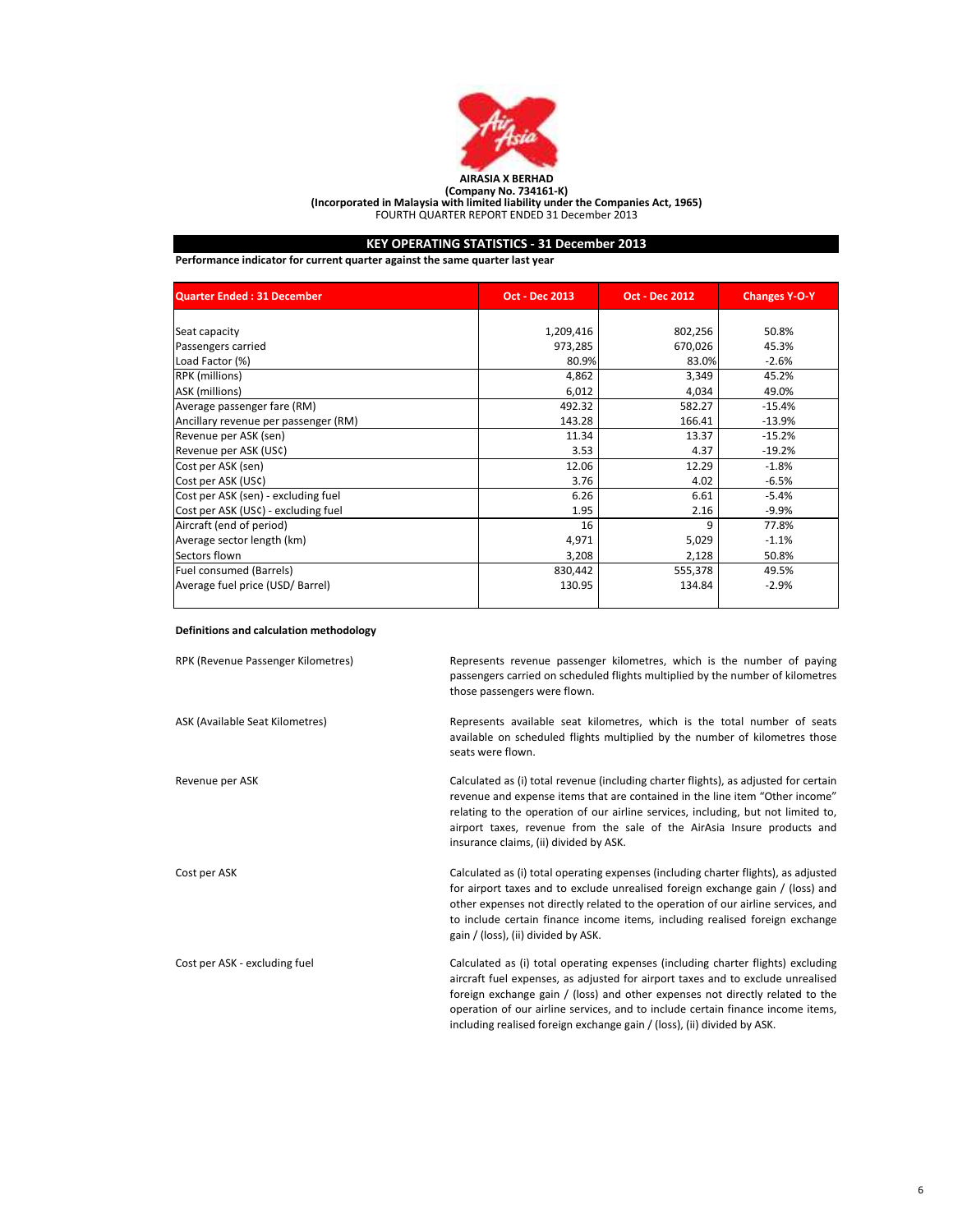

## 1. Basis of preparation

The interim financial report is unaudited and has been prepared in accordance with Malaysian Financial Reporting Standard ("MFRS") 134 "Interim Financial Reporting" and paragraph 9.22 and Appendix 9B of the Bursa Malaysia Securities Berhad ("Bursa Malaysia") Listing Requirements.

The interim financial statements should be read in conjunction with the audited consolidated financial statements of the Company for the financial year ended 31 December 2012.

## 2. Summary of significant accounting policies

The accounting policies and methods of computation adopted for the interim financial statements are consistent with those adopted for the audited consolidated financial statements of the Company for the financial year ended 31 December 2012, except for the adoption of the following MFRS and amendments to MFRS during the financial year:

| MFRS 10               | <b>Consolidated Financial Statements</b>            |
|-----------------------|-----------------------------------------------------|
| MFRS 13               | Fair Value Measurement                              |
| Revised MFRS 127      | Separate Financial Statements                       |
| Amendment to MFRS 101 | Presentation of Items of Other Comprehensive Income |
| Amendment to MFRS 119 | <b>Employee Benefits</b>                            |
| Amendment to MFRS 7   | Financial Instruments: Disclosures                  |
| Amendment to MFRS 132 | <b>Financial Instruments: Presentation</b>          |
|                       |                                                     |

The adoption of the above MFRS and amendments to MFRS did not have any material financial impact to the Group.

## 3. Auditors' report on preceding annual financial statements

The auditors have expressed an unqualified opinion on the audited consolidated financial statements of the Company for the financial year ended 31 December 2012.

#### 4. Seasonality of operations

AirAsia X is primarily involved in the provision of air transportation services and is therefore subject to seasonal demand for air travel. As a significant portion of its passengers travel for leisure, the Company generally records higher revenue during holiday periods, particularly from November to February. Accordingly, the revenues and cash flows are generally higher from November to February, and generally lower from March to June due to decreased travel during these months.

## 5. Unusual items due to their nature, size or incidence

There were no unusual items affecting assets, liabilities, equity, net income or cash flows during the current quarter and financial year.

#### 6. Changes in estimates

There were no changes in estimates that have had material effects on the current quarter and financial year results.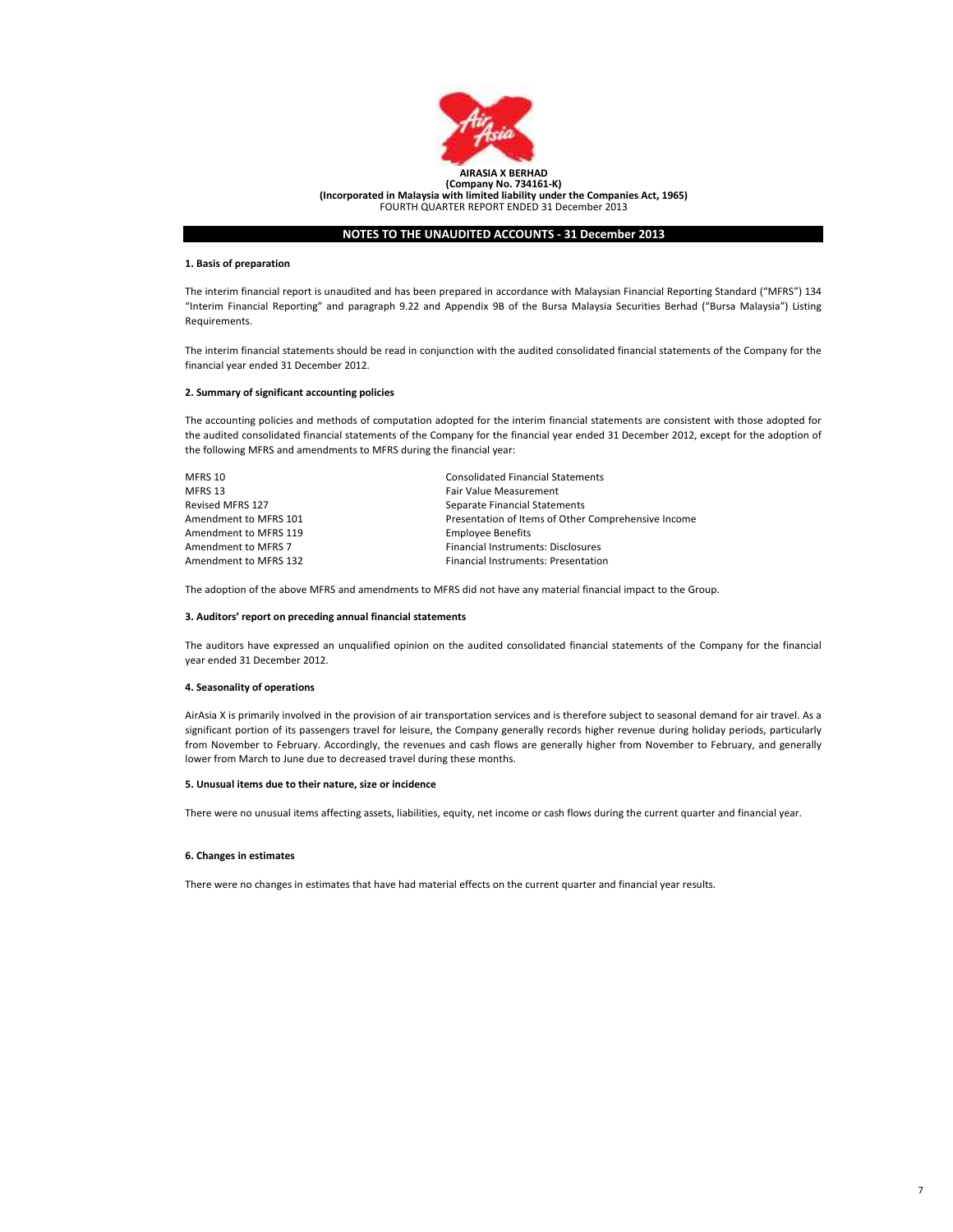

## 7. Capital and reserves

The Company was listed on the Main Market of Bursa Malaysia on 10 July 2013 and has successfully issued 593 million new ordinary shares of RM 0.15 each at RM1.25 per share for capital expenditure, repayment of bank borrowings, general working capital and listing expenses purposes. Upon completion, the issued and fully paid ordinary shares of the Company amounted to 2,370 million ordinary shares of RM0.15 each and share premium of RM651.9 million has been included in the share premium account.

The new issuance of issued and fully paid up share capital is as disclosed in note 28.

## 8. Dividend paid

No dividends were declared or approved in the quarter ended 31 December 2013.

## 9. Segment reporting

The reportable operating segments of the Group have been identified as North Asia, Australia, Europe, India, New Zealand and Others.

The Group has completely withdrawn from the Europe, India and New Zealand segments since the quarter ended 30 June 2012.

|                     |                                              | <b>INDIVIDUAL QUARTER</b>                           |                                                  | <b>CUMULATIVE</b>                                |
|---------------------|----------------------------------------------|-----------------------------------------------------|--------------------------------------------------|--------------------------------------------------|
|                     | Quarter ended<br>31/12/2013<br><b>RM'000</b> | <b>Quarter ended</b><br>31/12/2012<br><b>RM'000</b> | <b>Year Ended</b><br>31/12/2013<br><b>RM'000</b> | <b>Year Ended</b><br>31/12/2012<br><b>RM'000</b> |
| Revenue             |                                              |                                                     |                                                  |                                                  |
| North Asia          | 321,558                                      | 254.633                                             | 1,147,272                                        | 877,858                                          |
| Australia           | 278,458                                      | 243,790                                             | 903,473                                          | 756,399                                          |
| Others <sup>1</sup> | 79.570                                       | 44,195                                              | 256.745                                          | 153,146                                          |
| Sub-total           | 679,586                                      | 542,618                                             | 2,307,490                                        | 1,787,403                                        |
| Europe              | $\overline{\phantom{a}}$                     | 530                                                 | ۰                                                | 103,322                                          |
| India               | $\overline{\phantom{a}}$                     | (4, 170)                                            | ٠                                                | 28,576                                           |
| New Zealand         | $\overline{\phantom{a}}$                     | (17)                                                | ٠                                                | 48,126                                           |
| Sub-total           |                                              | (3,657)                                             | ٠                                                | 180,024                                          |
| Total               | 679,586                                      | 538,961                                             | 2,307,490                                        | 1,967,427                                        |

|                                |                      | <b>INDIVIDUAL QUARTER</b> |               | <b>CUMULATIVE</b> |  |
|--------------------------------|----------------------|---------------------------|---------------|-------------------|--|
|                                | <b>Quarter ended</b> | <b>Quarter ended</b>      | Year Ended    | <b>Year Ended</b> |  |
|                                | 31/12/2013           | 31/12/2012                | 31/12/2013    | 31/12/2012        |  |
|                                | <b>RM'000</b>        | <b>RM'000</b>             | <b>RM'000</b> | <b>RM'000</b>     |  |
| EBITDAR/(LBITDAR) <sup>2</sup> |                      |                           |               |                   |  |
| North Asia                     | 53,134               | 42,646                    | 190,209       | 145,727           |  |
| Australia                      | 17,152               | 44,413                    | 102,194       | 137,105           |  |
| Others <sup>1</sup>            | 2,540                | 24,076                    | 68.872        | 63,810            |  |
| Sub-total                      | 72,826               | 111,135                   | 361,275       | 346,642           |  |
| Europe                         | ۰.                   | (1, 441)                  | ٠             | (34, 661)         |  |
| India                          | ۰.                   | (4, 170)                  | ۰             | 165               |  |
| New Zealand                    |                      | 192                       |               | (3,673)           |  |
| Sub-total                      |                      | (5, 419)                  | -             | (38, 169)         |  |
| Total                          | 72,826               | 105,716                   | 361,275       | 308,473           |  |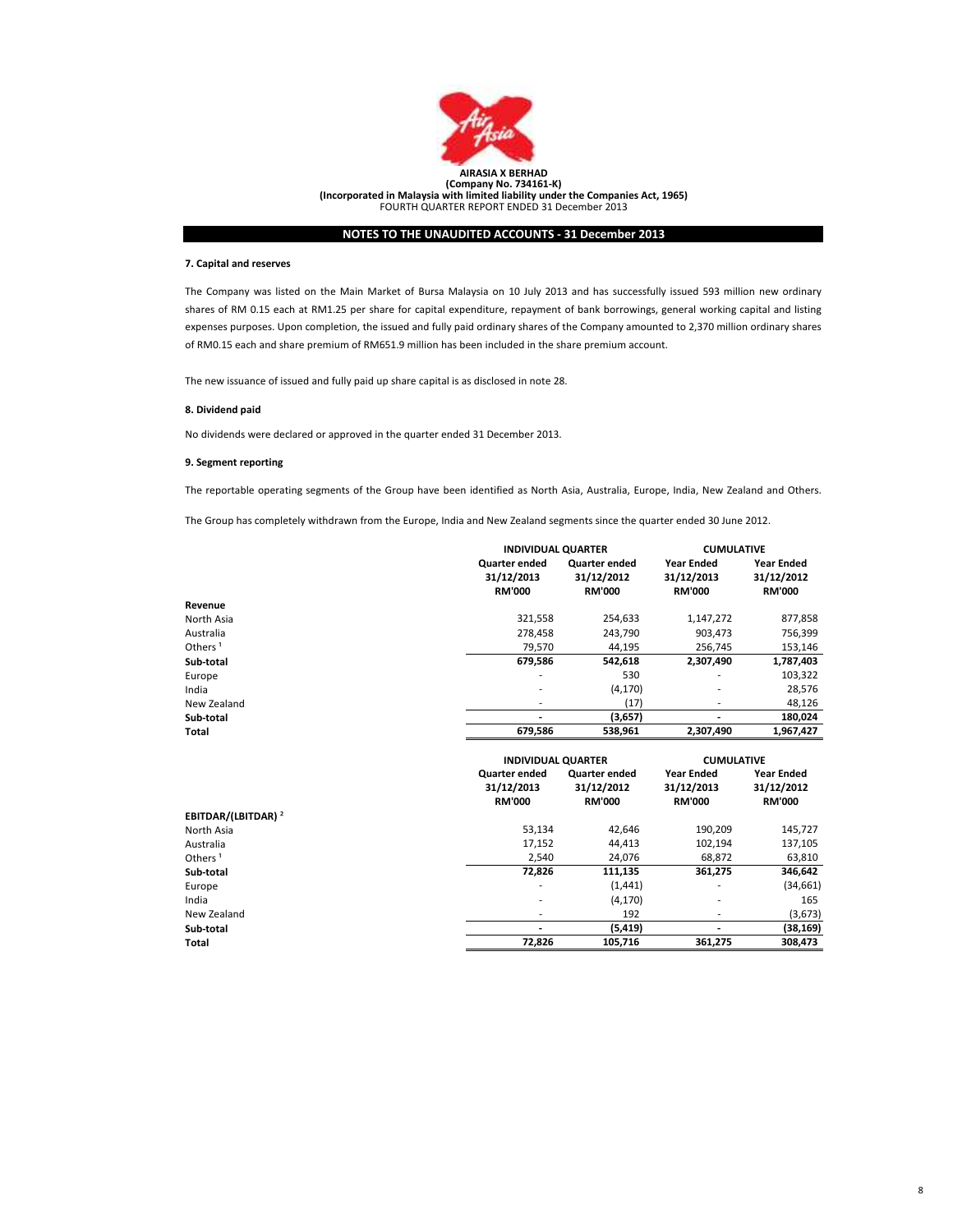

(Incorporated in Malaysia with limited liability under the Companies Act, 1965) FOURTH QUARTER REPORT ENDED 31 December 2013

## NOTES TO THE UNAUDITED ACCOUNTS - 31 December 2013

|                                                         | <b>INDIVIDUAL QUARTER</b>                    |                                                     | <b>CUMULATIVE</b>                                |                                                  |
|---------------------------------------------------------|----------------------------------------------|-----------------------------------------------------|--------------------------------------------------|--------------------------------------------------|
|                                                         | Quarter ended<br>31/12/2013<br><b>RM'000</b> | <b>Quarter ended</b><br>31/12/2012<br><b>RM'000</b> | <b>Year Ended</b><br>31/12/2013<br><b>RM'000</b> | <b>Year Ended</b><br>31/12/2012<br><b>RM'000</b> |
| (Loss Before Tax) ("(LBT)") / Profit Before Tax ("PBT") |                                              |                                                     |                                                  |                                                  |
| North Asia                                              | (58, 301)                                    | 7,037                                               | (80, 238)                                        | 32,888                                           |
| Australia                                               | (82, 123)                                    | 13,431                                              | (117, 047)                                       | 46,238                                           |
| Others <sup>1</sup>                                     | (29, 964)                                    | 18,787                                              | (15,692)                                         | 41,839                                           |
| Sub-total                                               | (170, 388)                                   | 39,255                                              | (212, 977)                                       | 120,965                                          |
| Europe                                                  | ۰                                            | (9,763)                                             | ۰                                                | (65, 882)                                        |
| India                                                   |                                              | (4, 373)                                            | ٠                                                | (4, 363)                                         |
| New Zealand                                             |                                              | (190)                                               | ٠                                                | (12, 715)                                        |
| Sub-total                                               |                                              | (14, 326)                                           |                                                  | (82,960)                                         |
| Total                                                   | (170,388)                                    | 24,929                                              | (212, 977)                                       | 38,005                                           |

Notes:

1 Includes the Tehran route which was subsequently terminated on 15 October 2012, of which the contribution to the revenue is immaterial (i.e. less than 5%).

² EBITDAR/ (LBITDAR) represents earnings/ (loss) before finance cost, taxation, depreciation, amortisation and aircraft rental expenses.

## 10. Revenue

|                   | <b>INDIVIDUAL QUARTER</b>                           |                                              | <b>CUMULATIVE</b>                                |                                                  |
|-------------------|-----------------------------------------------------|----------------------------------------------|--------------------------------------------------|--------------------------------------------------|
|                   | <b>Quarter ended</b><br>31/12/2013<br><b>RM'000</b> | Quarter ended<br>31/12/2012<br><b>RM'000</b> | <b>Year Ended</b><br>31/12/2013<br><b>RM'000</b> | <b>Year Ended</b><br>31/12/2012<br><b>RM'000</b> |
| Scheduled flights | 401.005                                             | 344.410                                      | 1,406,447                                        | 1,283,577                                        |
| Refund            | (836)                                               | (156)                                        | (1,796)                                          | (1,799)                                          |
|                   | 400,169                                             | 344,254                                      | 1,404,651                                        | 1,281,778                                        |
| Charter flights   | 38,134                                              | 21,778                                       | 107,001                                          | 67,848                                           |
| Fuel surcharge    | 78,161                                              | 45,729                                       | 253,839                                          | 148,226                                          |
| Freight and cargo | 25.811                                              | 16,003                                       | 90.018                                           | 79,267                                           |
| Ancillary revenue | 137.226                                             | 110,523                                      | 451.634                                          | 363,934                                          |
| Management fee    | 85                                                  | 90                                           | 347                                              | 364                                              |
| Other revenue     | ۰                                                   | 584                                          | $\overline{\phantom{a}}$                         | 26,010                                           |
|                   | 679,586                                             | 538.961                                      | 2.307.490                                        | 1.967.427                                        |

Ancillary revenue includes administrative and other fees, seat fees, change fees, convenience fees, excess baggage fees, inflight sales, and other items and services.

## 11. Staff cost

|                                       | <b>INDIVIDUAL QUARTER</b>                           |                                                     | <b>CUMULATIVE</b>                                |                                                  |
|---------------------------------------|-----------------------------------------------------|-----------------------------------------------------|--------------------------------------------------|--------------------------------------------------|
|                                       | <b>Quarter ended</b><br>31/12/2013<br><b>RM'000</b> | <b>Quarter ended</b><br>31/12/2012<br><b>RM'000</b> | <b>Year Ended</b><br>31/12/2013<br><b>RM'000</b> | <b>Year Ended</b><br>31/12/2012<br><b>RM'000</b> |
| Wages, salaries, bonus and allowances | 68.521                                              | 44.777                                              | 215.589                                          | 165,928                                          |
| Defined contribution retirement plan  | 4.757                                               | 3.672                                               | 18,295                                           | 14,570                                           |
| ESOS                                  | 313                                                 | -                                                   | 522                                              | ٠                                                |
|                                       | 73.591                                              | 48.449                                              | 234.406                                          | 180.498                                          |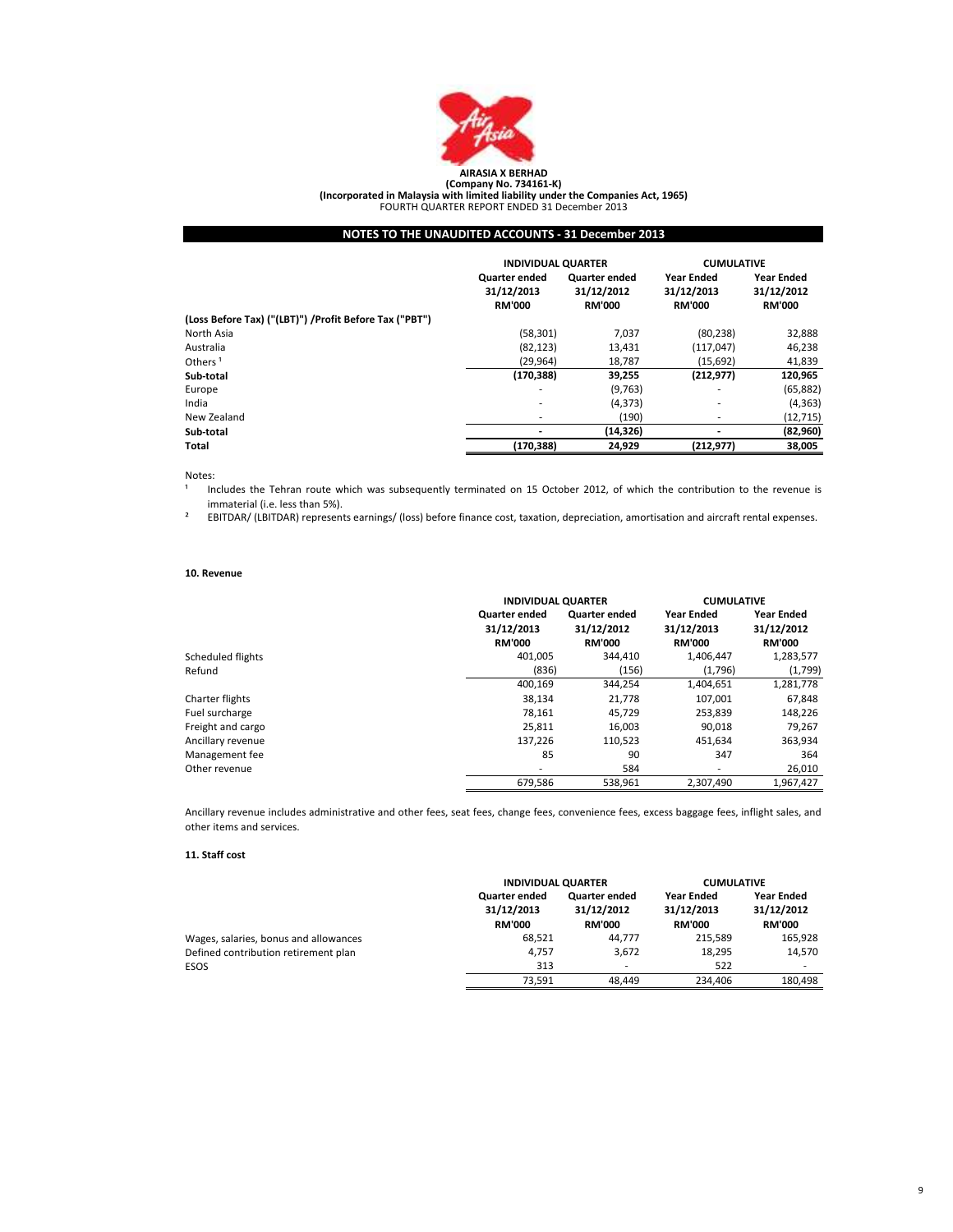

## 12. Other operating expenses

Other operating expenses mainly consist of advertising expenses, unrealised foreign exchange gains on operation, fees and other costs that attributable to the course of business. Included also in other operating expenses are an upfront recognition of a non-recurring, noncash expense of RM8.5 million for shareholders' inaugural benefit as well as RM17.8 million of IPO related expenses in the current financial year ended 31 December 2013.

## 13. Other gain

Other gain in the current quarter and financial year represents fuel contracts held for trading.

## 14. Other income

|                                                          | <b>INDIVIDUAL QUARTER</b>                    |                                                     | <b>CUMULATIVE</b>                         |                                                  |
|----------------------------------------------------------|----------------------------------------------|-----------------------------------------------------|-------------------------------------------|--------------------------------------------------|
|                                                          | Quarter ended<br>31/12/2013<br><b>RM'000</b> | <b>Quarter ended</b><br>31/12/2012<br><b>RM'000</b> | Year Ended<br>31/12/2013<br><b>RM'000</b> | <b>Year Ended</b><br>31/12/2012<br><b>RM'000</b> |
| (Loss)/Gain on disposal of property, plant and equipment |                                              | (1, 274)                                            | 53                                        | 1,148                                            |
| Income from insurance                                    | 2.225                                        | 974                                                 | 5.841                                     | 3,492                                            |
| <b>Others</b>                                            | ٠                                            | 213                                                 | 14.507                                    | 2,341                                            |
|                                                          | 2.225                                        | (87)                                                | 20.401                                    | 6,981                                            |
|                                                          |                                              |                                                     |                                           |                                                  |

Other income ('others') includes incentives received/receivable by the Group from certain airport authorities and sales and lease back of engines.

## 15. Finance income/(costs)

|                                                 | <b>INDIVIDUAL QUARTER</b><br>Quarter ended<br>31/12/2013 | <b>Quarter ended</b><br>31/12/2012 | <b>CUMULATIVE</b><br><b>Year Ended</b><br>31/12/2013 | <b>Year Ended</b><br>31/12/2012 |
|-------------------------------------------------|----------------------------------------------------------|------------------------------------|------------------------------------------------------|---------------------------------|
|                                                 | <b>RM'000</b>                                            | <b>RM'000</b>                      | <b>RM'000</b>                                        | <b>RM'000</b>                   |
| Finance income:                                 |                                                          |                                    |                                                      |                                 |
| Interest income on deposits with licensed banks | 419                                                      | 416                                | 2,913                                                | 1,064                           |
| Interest income on deposits for leased aircraft |                                                          | 454                                |                                                      | 812                             |
|                                                 | 419                                                      | 870                                | 2.913                                                | 1,876                           |
| <b>Finance costs:</b>                           |                                                          |                                    |                                                      |                                 |
| Interest expense on bank borrowings             | (20, 655)                                                | (16,930)                           | (72, 331)                                            | (54,614)                        |
| Bank facilities and other charges               | (2,498)                                                  | (384)                              | (3,041)                                              | (1,824)                         |
|                                                 | (23, 153)                                                | (17, 314)                          | (75, 372)                                            | (56,438)                        |

## 16. Foreign exchange (loss)/gain

|                                                     | <b>INDIVIDUAL QUARTER</b>                    |                                                     | <b>CUMULATIVE</b>                         |                                           |
|-----------------------------------------------------|----------------------------------------------|-----------------------------------------------------|-------------------------------------------|-------------------------------------------|
|                                                     | Quarter ended<br>31/12/2013<br><b>RM'000</b> | <b>Quarter ended</b><br>31/12/2012<br><b>RM'000</b> | 22-12-1907<br>31/12/2013<br><b>RM'000</b> | 22-12-1907<br>31/12/2012<br><b>RM'000</b> |
| Unrealised foreign exchange (loss)/gain             |                                              |                                                     |                                           |                                           |
| on borrowings                                       | (19, 895)                                    | 1,141                                               | (119, 629)                                | 40,542                                    |
| Fair value movement recycled from cash              |                                              |                                                     |                                           |                                           |
| flow hedge reserve                                  | 6.175                                        |                                                     | 40.929                                    |                                           |
| Unrealised foreign exchange (loss)/gain on deposits |                                              |                                                     |                                           |                                           |
| and bank balances                                   | (909)                                        | 82                                                  | 1.034                                     | 2,909                                     |
|                                                     | (14, 629)                                    | 1,223                                               | (77, 666)                                 | 43,451                                    |
| Realised foreign exchange (loss)/gain               | (97, 745)                                    |                                                     | (98, 505)                                 | 148                                       |
| Net foreign exchange (losses)/gains                 | (112,374)                                    | 1,223                                               | (176,171)                                 | 43,599                                    |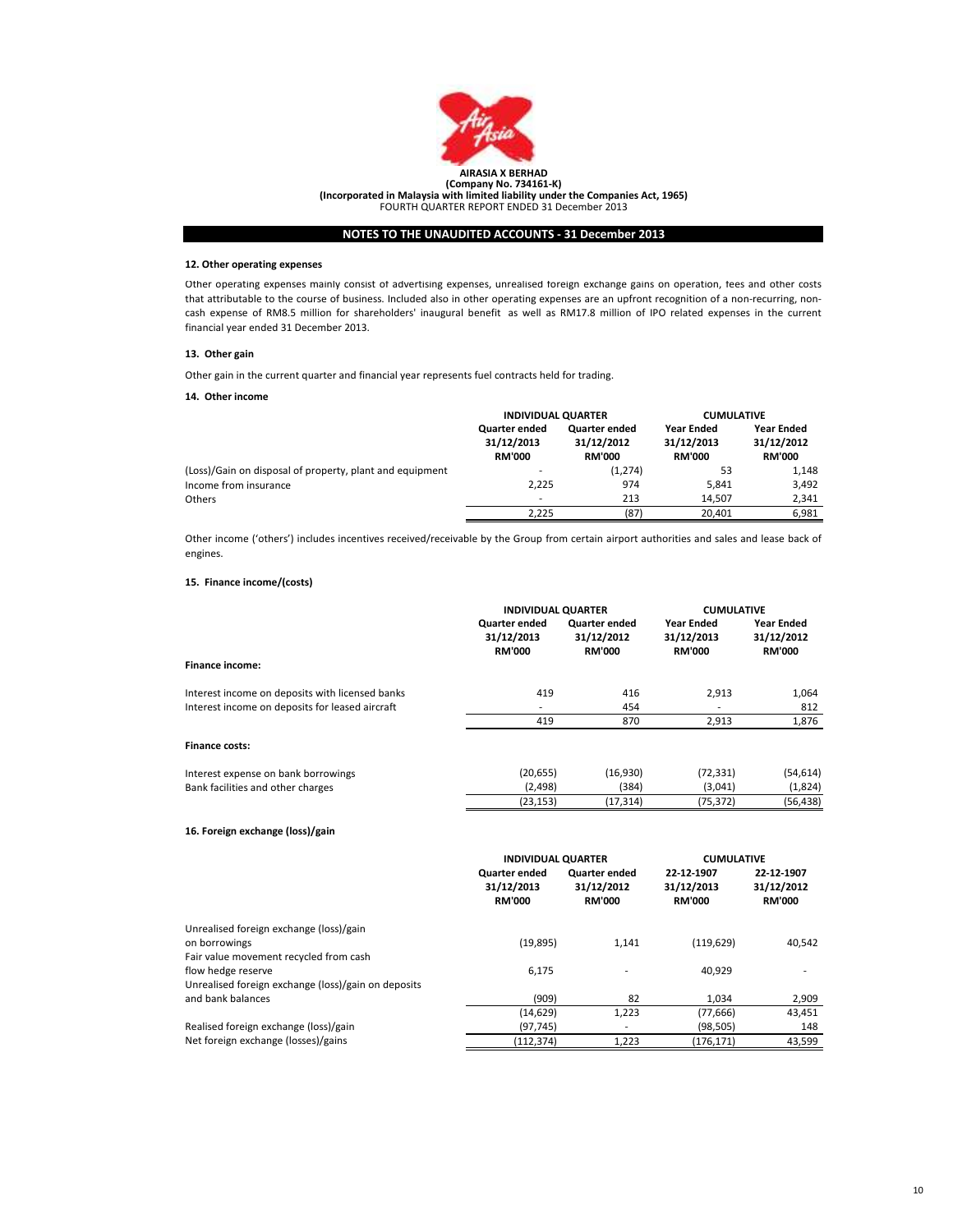

## 17. Taxation

## Current taxation

The current taxation charge comprises tax payable on interest income.

## Deferred taxation

During the financial year ended 31 December 2013 the Company recognised a net tax allowance of RM126.0 million, as compared to RM4.2 million in the financial year ended 31 December 2012, due primarily to income tax exemptions recognised for certain qualifying expenditures as provided by the Malaysian Ministry of Finance.

The following table sets forth the reconciliation between the Malaysian statutory and actual tax credit earned by the Group for the financial years indicated.

|                                                       | <b>INDIVIDUAL QUARTER</b> |                      | <b>CUMULATIVE</b> |                   |
|-------------------------------------------------------|---------------------------|----------------------|-------------------|-------------------|
|                                                       | Quarter ended             | <b>Quarter ended</b> | <b>Year Ended</b> | <b>Year Ended</b> |
|                                                       | 31/12/2013                | 31/12/2012           | 31/12/2013        | 31/12/2012        |
|                                                       | <b>RM'000</b>             | <b>RM'000</b>        | <b>RM'000</b>     | <b>RM'000</b>     |
| (LBT)/PBT                                             | (170, 388)                | 24.929               | (212, 977)        | 38,005            |
| Tax calculated at Malaysian statutory tax rate of 25% | (42, 597)                 | 6,232                | (53, 244)         | 9,501             |
| Tax effects:                                          |                           |                      |                   |                   |
| - Over accrual in prior year                          |                           | (1,219)              |                   | (1, 219)          |
| - tax incentives                                      | (27, 936)                 |                      | (111, 744)        |                   |
| - expenses not deductible for tax purposes            | 8.337                     | 1,998                | 28.405            | 5,492             |
| - income not subject to tax                           | 12,525                    | 3,822                | (13)              | (9,619)           |
| - change in tax rate                                  | 10,615                    |                      | 10.615            |                   |
| Taxation                                              | (39,056)                  | 10.833               | (125.981)         | 4,155             |

## 18. Disclosure of Realised and Unrealised Profits

The cumulative retained profit of the Group and its subsidiaries comprise realised and unrealised profit are as follows:

|                                                                        | As at<br>31/12/2013<br><b>RM'000</b> | As at<br>31/12/2012<br><b>RM'000</b> |
|------------------------------------------------------------------------|--------------------------------------|--------------------------------------|
| Total retained (loss)/ profit of AirAsia X Berhad and its subsidiaries |                                      |                                      |
| Realised                                                               | (28, 624)                            | 59,811                               |
| Unrealised                                                             | 39.925                               | 38,486                               |
|                                                                        | 11.301                               | 98,297                               |

## 19. Property, plant and equipment

## (a) Acquisition and disposal

During the year ended 31 December 2013, the Group acquired property, plant and equipment amounting to RM1,069.9 million (year ended 31 December 2012: RM37.3 million) primarily in relation to the acquisition of new aircraft.

## (b) Revaluation

There was no revaluation of property, plant and equipment for the quarter ended 31 December 2013 (quarter ended 31 December 2012: RM Nil).

## (c) Impairment

There was no impairment of property, plant and equipment for the quarter ended 31 December 2013 (quarter ended 31 December 2012: RM Nil).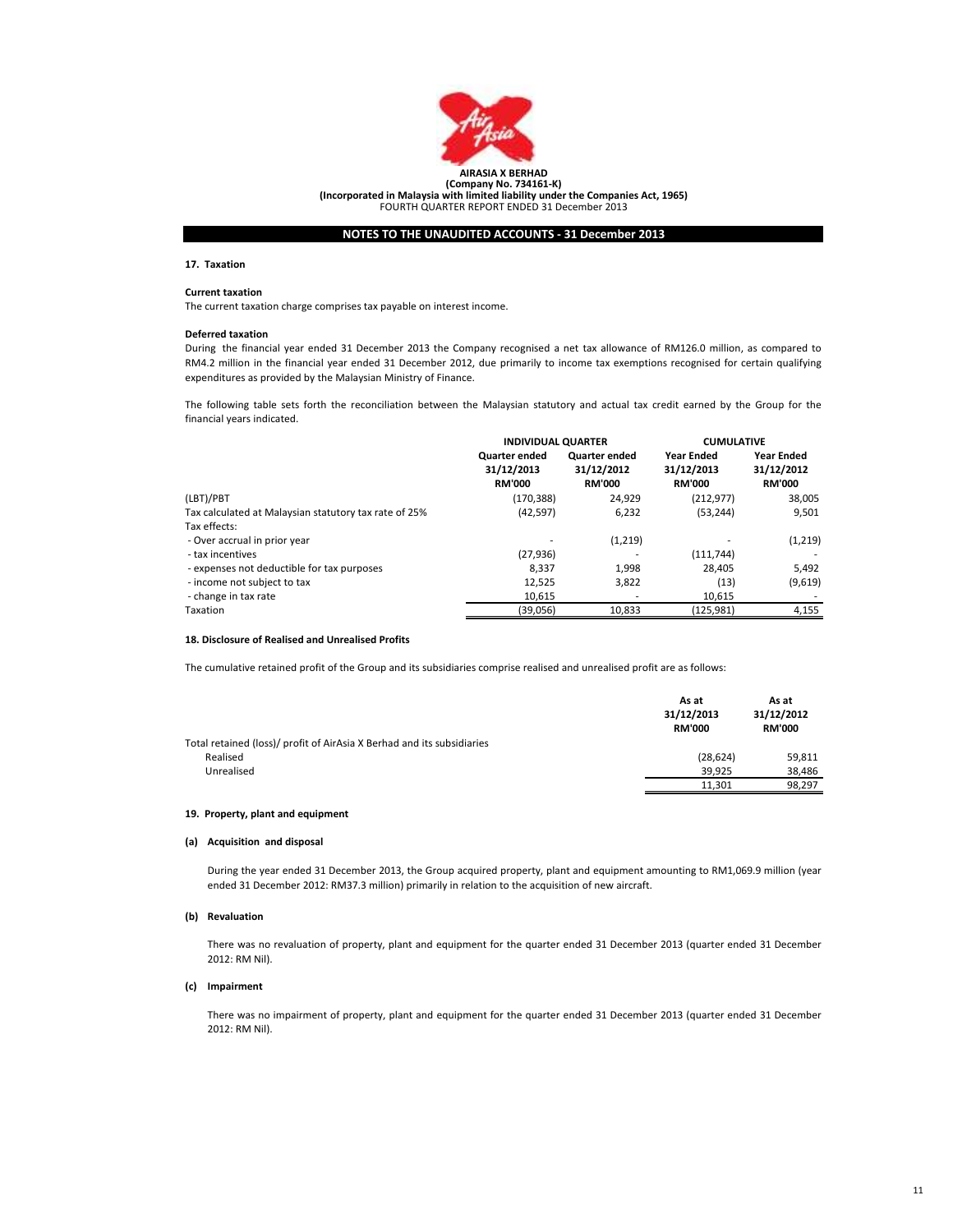

### 20. Deposits on aircraft purchase

The deposits on aircraft purchase are denominated in US Dollars ("USD") and are in respect of pre-delivery payments on aircraft purchase, which will be delivered between Jan 2014 and May 2025. Pre-delivery payments constitute an instalment in respect of the price of the aircraft and are deducted from the final price on delivery.

## 21. Other deposits

Other deposits include deposits paid for maintenance of aircraft and deposits paid to lessors for leased aircraft. These deposits are denominated in USD.

## 22. Investment in associate

The investment in associate represents the unquoted investment, at cost.

The details of the associate is as follows:-

|                                  |                                    | Group effective equity interest |                 |                                      |
|----------------------------------|------------------------------------|---------------------------------|-----------------|--------------------------------------|
| Name                             | <b>Country of</b><br>Incorporation | 31/12/2013<br>%                 | 31/12/2012<br>% | Principal<br>activity                |
| Thai Airasia X Co., Ltd ("TAAX") | Thailand                           | 49%                             | ۰               | Commercial air<br>transport services |

On 18 September 2013, the Company entered into a shareholders' agreement with Mr. Tassapon Bijleveld and Mr. Julpas Kruesopon for the purpose of establishing a joint venture co-operation to set up a long-haul low cost airline in Thailand which will operate through a Thailand incorporated entity, Thai AAX Co., Ltd.

The Group's share of results of an associate which has been equity accounted for amounted to RM0.5 million.

The Group's share of assets and liabilities of the associate is as follows:-

|                                     | As at<br>31/12/2013<br><b>RM'000</b> | As at<br>31/12/2012<br><b>RM'000</b> |
|-------------------------------------|--------------------------------------|--------------------------------------|
| Non-current assets                  | 755                                  |                                      |
| Current assets                      | 19,391                               |                                      |
| <b>Current liabilities</b>          | (630)                                | $\overline{\phantom{a}}$             |
| Share of net assets of an associate | 19.516                               | ۰                                    |

#### 23. Receivables and prepayments

|                                 | As at<br>31/12/2013<br><b>RM'000</b> | As at<br>31/12/2012<br><b>RM'000</b> |
|---------------------------------|--------------------------------------|--------------------------------------|
| Trade receivables               | 43,038                               | 31,091                               |
| Other receivables               | 51,615                               | 33,935                               |
| Prepayment                      | 44,326                               | 24,255                               |
| Deposits                        | 78,913                               | 42,394                               |
|                                 | 217,892                              | 131,675                              |
| Less: Impairment of receivables | (1, 442)                             | (889)                                |
|                                 | 216,450                              | 130,786                              |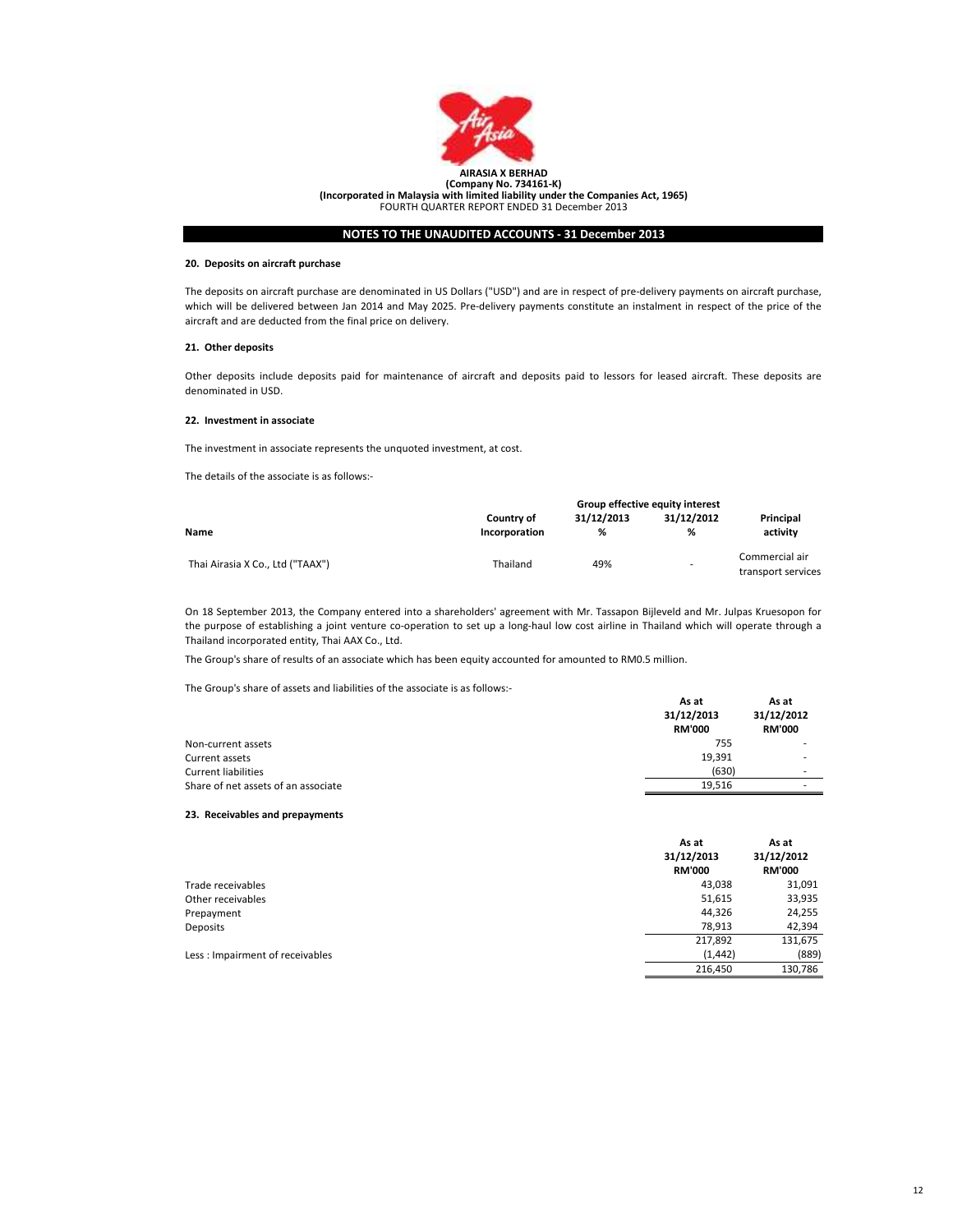

## 24. Deposits, cash and bank balances

For the purpose of the cash flow statements, cash and cash equivalents include the following:

|                              | As at<br>31/12/2013<br><b>RM'000</b> | As at<br>31/12/2012<br><b>RM'000</b> |
|------------------------------|--------------------------------------|--------------------------------------|
| Cash and bank balances       | 213,810                              | 113,553                              |
| Deposits with licensed bank  | 50,887                               | 60,398                               |
|                              | 264,697                              | 173,951                              |
| Less: Restricted cash        | (50, 887)                            | ۰.                                   |
| Cash and cash equivalents    | 213,810                              | 173,951                              |
| 25. Trade and other payables |                                      |                                      |
|                              | As at                                | As at                                |
|                              | 31/12/2013<br><b>RM'000</b>          | 31/12/2012<br><b>RM'000</b>          |
| Trade payables               | 158,205                              | 170,164                              |
| Other payables and accruals  | 183,287                              | 83,840                               |
|                              | 341,492                              | 254.004                              |

- - Other payables and accruals include operational expenses payable to airport authorities and passenger service charges.

## 26. Borrowings

|                                                  | As at<br>31/12/2013<br><b>RM'000</b> | As at<br>31/12/2012<br><b>RM'000</b> |
|--------------------------------------------------|--------------------------------------|--------------------------------------|
| Current                                          |                                      |                                      |
| - Revolving credit (unsecured)                   | 261,184                              | 351,705                              |
| - Term loans (secured)                           | 224,675                              | 100,027                              |
| - Time loan (secured)                            |                                      | 48,000                               |
| - Commodity Murabahah Term Financing (unsecured) | ٠                                    | 21,313                               |
| - Hire purchase (unsecured)                      | 21                                   |                                      |
|                                                  | 485,880                              | 521,045                              |
| Non-current                                      |                                      |                                      |
| - Revolving credit (unsecured)                   | 139,686                              | 131,875                              |
| - Term loans (secured)                           | 1,370,626                            | 739,336                              |
| - Hire purchase (unsecured)                      | 61                                   |                                      |
|                                                  | 1,510,373                            | 871,211                              |
| <b>Total borrowings</b>                          | 1,996,253                            | 1.392.256                            |

The currency profile of borrowings is as follows:

|                                                                           | As at<br>31/12/2013<br><b>RM'000</b> | As at<br>31/12/2012<br><b>RM'000</b> |
|---------------------------------------------------------------------------|--------------------------------------|--------------------------------------|
| Ringgit Malaysia                                                          | 40,082                               | 309,309                              |
| <b>US Dollar</b>                                                          | 1,956,171                            | 1,082,947                            |
|                                                                           | 1,996,253                            | 1,392,256                            |
| The movement of the borrowings during the financial year are as follows:- |                                      |                                      |
|                                                                           |                                      |                                      |
|                                                                           | As at<br>31/12/2013<br><b>RM'000</b> | As at<br>31/12/2012<br><b>RM'000</b> |
| At beginning of financial year                                            | 1,392,255                            | 1,278,546                            |
| Proceeds from borrowings                                                  | 1,097,310                            | 355,313                              |
| Repayment of borrowings                                                   | (612, 941)                           | (201,062)                            |
| Unrealised forex loss/ (gain) on borrowings                               | 119,629                              | (40, 542)                            |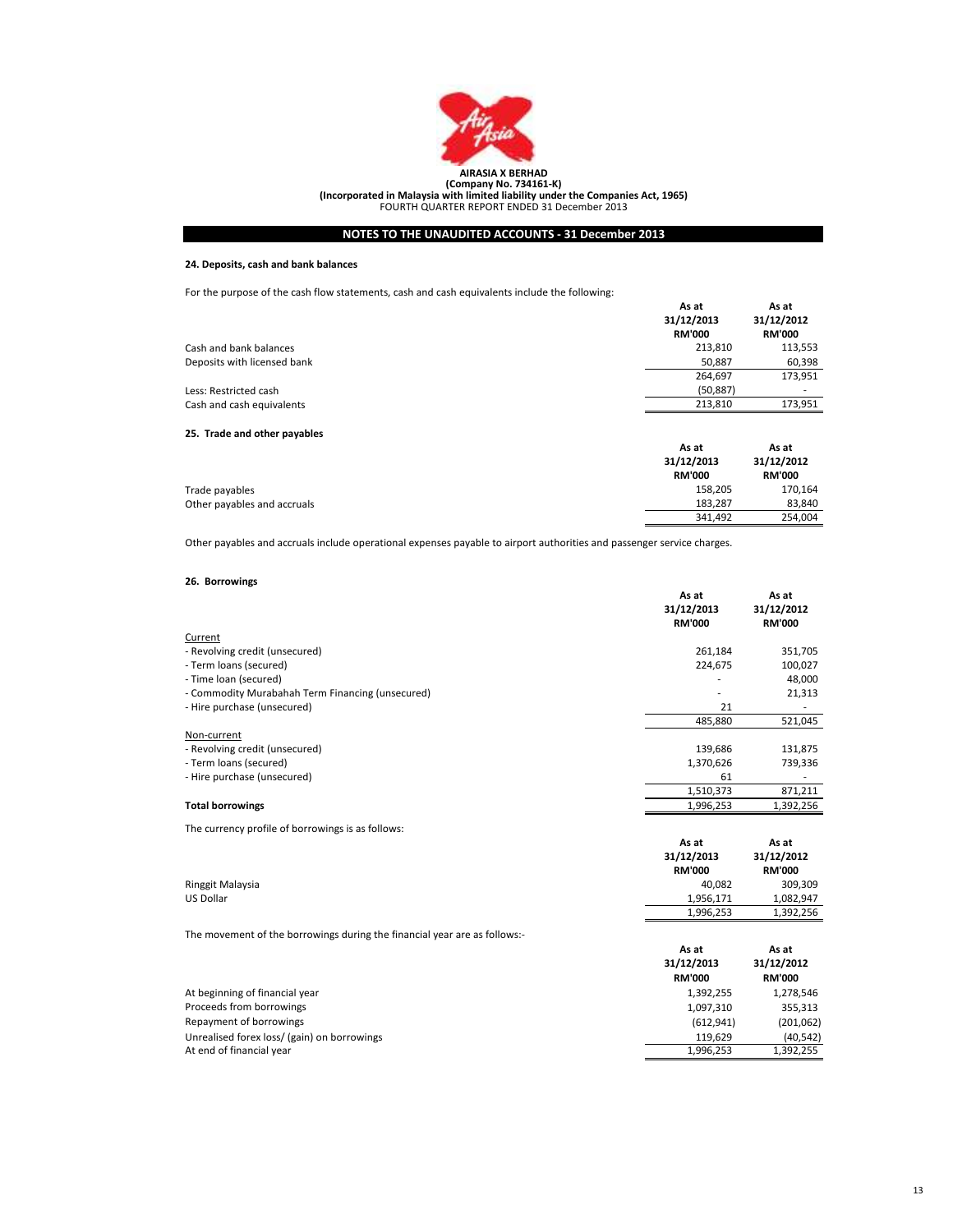

## 27. Derivative Financial Instruments

The Group has entered into 3 cross currency interest rate contracts ("CCIRS") to hedge against fluctuation in the foreign exchange currency and interest rates on its 3 newly delivered aircrafts during the financial year under review. Gains and losses recognised in the cash flow hedge reserve in equity will be continuously released to the income statement within finance cost until the full repayment of the aircraft loans (Note 26).

Under the CCIRS facilities, the Company converted the aircraft loans whereby:

(i) The USD principal repayments throughout the tenor of 10 and 12 years will be paid in RM at an exchange rate of USD1 to RM3.0260, RM3.0895 and RM3.1875 respectively; and

(ii) The USD interests of 3 months London Interbank Offered Rate ("LIBOR") plus a margin ranging between 0.80% and 3.75% will be paid at a RM fixed rates between 3.83% and 7.03% per annum for the entire tenor of the 3 loans.

The full fair value of a hedging derivative is classified as a non-current asset if the remaining maturity of the hedge item is more than 12 months and, as a current asset, if the maturity of the hedged item is less than 12 months.

The derivative financial instrument is classified as level 2 in the fair value hierarchy model.

The Group's level 2 hedging derivatives comprise the 3 abovementioned CCIRS contracts. These contracts have been fair valued using forward interest rates extracted from observable yield curves. The effects of discounting are generally insignificant for level 2 derivatives.

The derivative financial assets carry a notional and fair value of RM700.2million (31.12.12: nil) and RM60.4million (31.12.12: nil) respectively.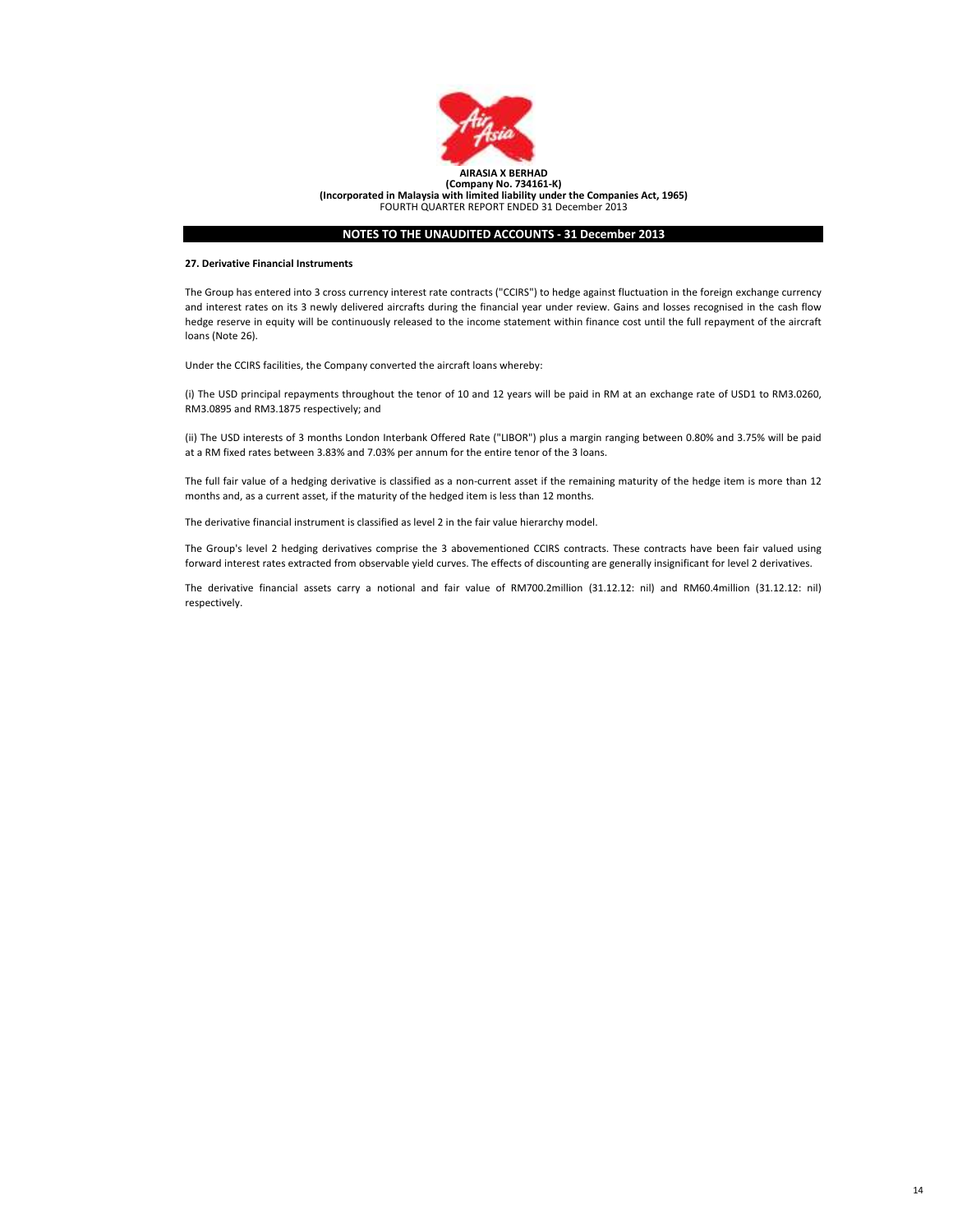

(Incorporated in Malaysia with limited liability under the Companies Act, 1965) FOURTH QUARTER REPORT ENDED 31 December 2013

## NOTES TO THE UNAUDITED ACCOUNTS - 31 December 2013

28. Share capital

|                                                              | As at<br>31/12/2013<br><b>RM'000</b> | As at<br>31/12/2012<br><b>RM'000</b> |
|--------------------------------------------------------------|--------------------------------------|--------------------------------------|
| Authorised:                                                  |                                      |                                      |
| Ordinary shares of RM1.00 each:                              |                                      |                                      |
| At beginning of financial year                               | 270,000                              | 270,000                              |
| Subdivision of shares                                        | (270,000)                            |                                      |
| At the end of the financial year                             | ٠                                    | 270,000                              |
| Ordinary shares of RM0.15 each:                              |                                      |                                      |
| At beginning of financial year                               |                                      |                                      |
| Subdivision of shares                                        | 270,000                              |                                      |
| Increase during the financial year                           | 230,000                              |                                      |
| At the end of the financial year                             | 500,000                              |                                      |
| RCPS of RM1.00 each:                                         |                                      |                                      |
| At beginning of financial year                               | 50,000                               | 50,000                               |
| <b>Cancellation of RCPS</b>                                  | (50,000)                             |                                      |
| At the end of the financial year                             |                                      | 50,000                               |
| Total authorised                                             | 500,000                              | 320,000                              |
| Issued and fully paid up:<br>Ordinary shares of RM1.00 each: |                                      |                                      |
| At beginning of financial year                               | 224,000                              | 224,000                              |
| Conversion of RCPS                                           | 42,667                               |                                      |
| Subdivision of shares                                        | (266, 667)                           |                                      |
| At the end of the financial year                             | $\overline{\phantom{a}}$             | 224,000                              |
| Ordinary shares of RM0.15 each:                              |                                      |                                      |
| At beginning of financial year                               |                                      |                                      |
| Subdivision of shares                                        | 266,667                              |                                      |
| Issuance of shares                                           | 88,889                               |                                      |
| At the end of the financial year                             | 355,556                              | $\overline{\phantom{a}}$             |
| RCPS of RM1.00 each:                                         |                                      |                                      |
| At beginning of financial year                               | 42,667                               | 42,667                               |
| <b>Conversion of RCPS</b>                                    | (42, 667)                            |                                      |
| At the end of the financial year                             |                                      | 42,667                               |
| Total issued and fully paid up                               | 355,556                              | 266,667                              |
|                                                              |                                      |                                      |

The terms of the RCPS are as follows:

- (a) The RCPS are convertible in whole at the holder's option at any time into ordinary shares of RM1.00 each in the capital of the Company in the proportion of one ordinary share for every one RCPS. Notwithstanding this, the RCPS holder shall convert all into ordinary shares of RM1.00 each in the capital of the Company upon receipt of written notice from the Company as part of the Company's bona fide scheme for the listing of the Company's shares on any recognised stock exchange.
- (b) The RCPS has the same entitlement to dividend and all other forms of distributions out of income of the Company at the same rate as that of ordinary shares.
- (c) The RCPS can be redeemed in part or in whole at the Company's option at any time, but only with prior written approval of the holder and redemption can only be effected at par value.
- (d) On 10 May 2013, all the outstanding RCPS are converted into ordinary shares of RM1.00 each, and on 13 May 2013, all the authorised RCPS has been cancelled and ordinary shares for both issued and authorised of RM1.00 each are sub-divided into ordinary shares of RM0.15 each.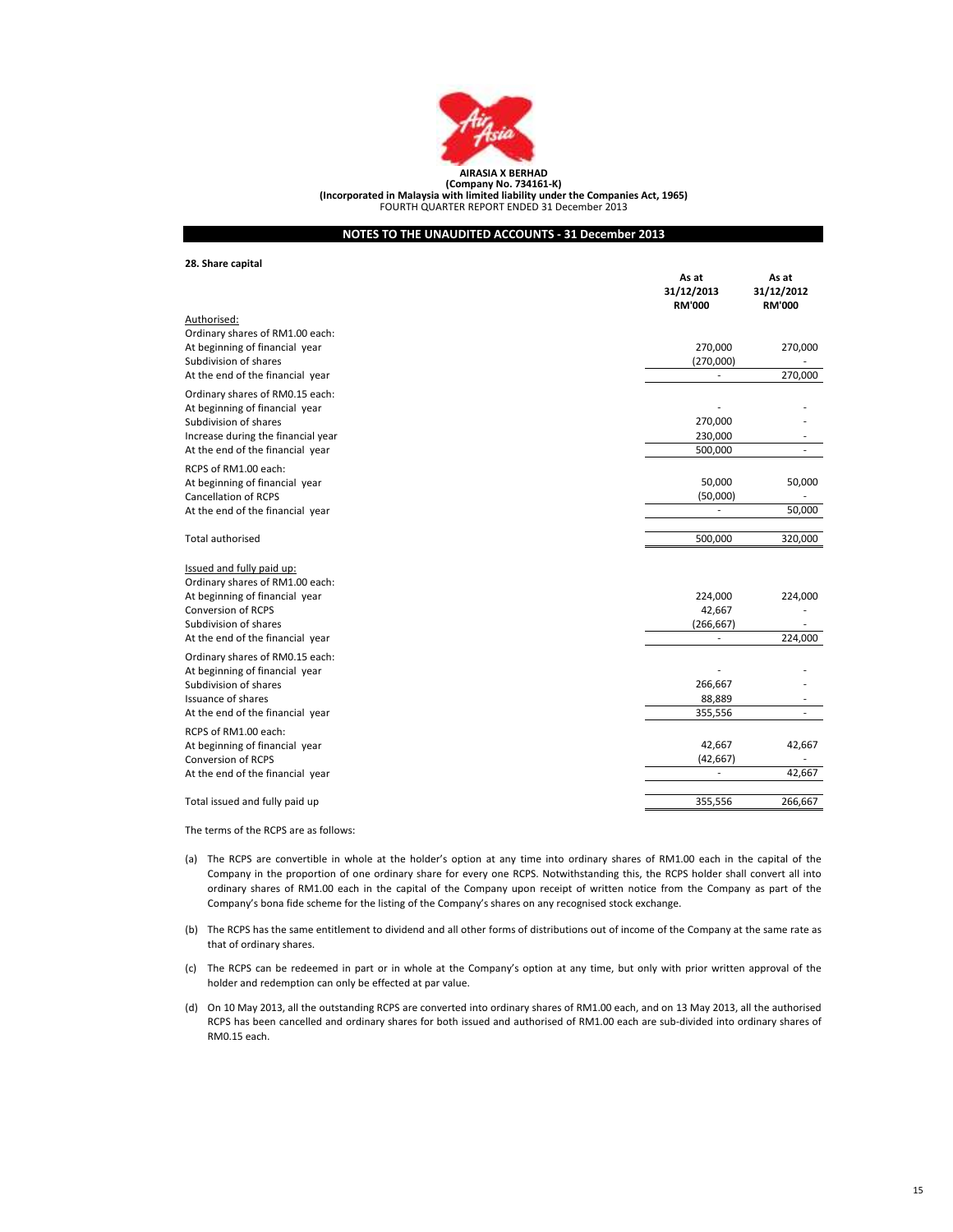

## 29. (Loss)/ Earnings per share

## Basic (loss)/ earnings per share

Basic (loss)/ earnings per share is calculated by dividing the net (loss)/ profit for the financial year by the weighted average number of ordinary/preference shares in issue during the financial year.

|                                                                      | <b>INDIVIDUAL QUARTER</b>          |                                    | <b>CUMULATIVE</b>               |                                 |
|----------------------------------------------------------------------|------------------------------------|------------------------------------|---------------------------------|---------------------------------|
|                                                                      | <b>Quarter ended</b><br>31/12/2013 | <b>Quarter Ended</b><br>31/12/2012 | <b>Year Ended</b><br>31/12/2013 | <b>Year Ended</b><br>31/12/2012 |
| Net (loss)/ profit for the individual quarter/ financial year        |                                    |                                    |                                 |                                 |
| (RM'000)<br>Weighted average number of ordinary/preference shares in | (131.332)                          | 14.096                             | (86,996)                        | 33,850                          |
| issue ('000)                                                         | 2,370,370                          | 266.667                            | 1.318.519                       | 266,667                         |
| (Losses)/ Earnings per share (sen)                                   | (5.5)                              | 5.3                                | (6.6)                           | 12.7                            |

#### Diluted earnings per share

The diluted earnings per share of the Group is similar to the basic earnings per share as the Group does not have any potential dilutive ordinary shares in issue.

#### 30. Post balance sheet events

(a) On 7 January 2014, the Company obtained a term loan amounting to USD72.5 million (approximately RM237.7 million) to finance the acquisition of an Airbus A330-300 which was delivered on 9 January 2014. The repayment of this term loan is on a quarterly basis over 10 years, with equal principal instalments, at an interest rate of LIBOR + 0.2421%. In connection with the USD72.5 million financing, the Company had on 2 January 2014 entered into an interest rate swap with a financial institution in respect of the interest repayment of this loan ("SWAP Facility").

Under the Swap Facility, the Company converted the USD interest of 3 months London Interbank Offered Rate (LIBOR) plus 0.2421% will be paid at a RM fixed interest rate of 2.36% per annum for the entire tenor of the loan.

(b) On 6 January 2014, the Company procured the issuance of a standby letter of credit ("SBLC") for up to USD4.0 million (approximately RM13.2 million) to provide maintenance reserves deposit as required under the finance lease for its acquisition of a new Airbus A330-300 in January 2014. This SBLC is secured by a first fixed charged over credit balances of its account in London maintained with the SBLC provider, where an amount equal to 50% of the SBLC amount has been deposited.

(c) On 23 January 2014 AAX entered into a Joint Venture Agreement ("JVA") with PT Kirana Anugerah Perkasa ("PTKAP") for the purpose of establishing a joint venture co-operation to set up a long-haul low cost airline in Indonesia which will operate through an Indonesia incorporated entity, PT. Indonesia Airasia Extra ("IAAX").

IAAX was incorporated on 22 May 2013 as a limited liability company under the laws of Republic of Indonesia with authorised capital of Rp680,484,141,540 divided into 69,686,036 shares of Rp9,765 each and issued and paid-up capital of Rp292,950,000,000 divided into 30,000,000 shares of Rp9,765 each, with PTKAP holding fifty one per centum (51%) and AAX holding forty nine per centum (49%).

(d) As announced on 4 February 2014, Thai AirAsia X Co., Ltd joint venture ("TAAX") has officially received the approval from the Department of Civil Aviation of Thailand for the Air Operator's Certificate ("AOC") on 3 February 2014. With this AOC, TAAX will now commence application for operating permits and slots to its intended international routes. TAAX will also lease two Airbus 330-300 from a subsidiary of the Company in its first year of operations.

#### 31. Contingent assets and contingent liabilities

As at the date of this report, the Group does not have any contingent assets and contingent liabilities.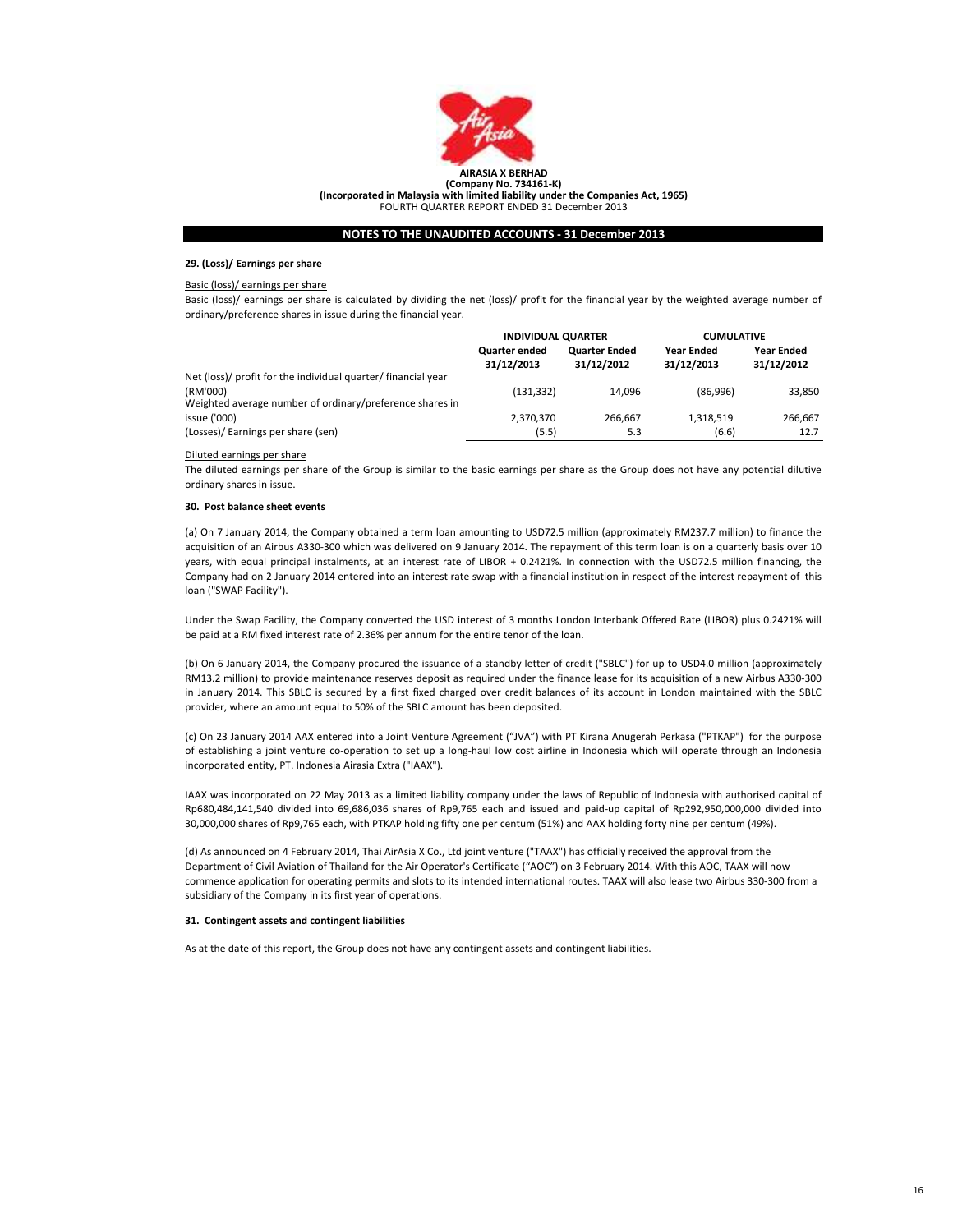

## 32. Capital commitments outstanding not provided for in the interim financial report

|                                  | As at<br>31/12/2013<br><b>RM'000</b> | As at<br>31/12/2012<br><b>RM'000</b> |
|----------------------------------|--------------------------------------|--------------------------------------|
| Approved and contracted for      |                                      |                                      |
| Aircraft purchase                | 39,519,038                           | 21.243.950                           |
| Non-cancellable operating leases | 2,583,661                            | 2.464.111                            |
|                                  | 42,102,699                           | 23,708,061                           |

## 33. Significant related parties transactions

Details of the relationships and transactions between AirAsia X and its significant related parties are as described below.

| Name of company                                       | Relationship  |
|-------------------------------------------------------|---------------|
| AirAsia Berhad ("AAB")                                | Related party |
| Asian Aviation Centre of Excellence Sdn Bhd ("AACOE") | Related party |
| Asian Contact Centres Sdn Bhd ("ACC")                 | Related party |
| PT Indonesia AirAsia ("IAA")                          | Related party |
| Thai AirAsia Co. Ltd ("TAA")                          | Related party |
| Tune Box Sdn Bhd                                      | Related party |
| AirAsia Japan Co. Ltd ("JAA")                         | Related party |
| Tune Insurance Malaysia Berhad ("TIMB")               | Related party |
| CaterhamJet Global Ltd ("CJG")                        | Related party |
| Thai AirAsia X Co., Ltd ("TAAX")                      | Associate     |
| Airasia X Services Pty Ltd                            | Subsidiary    |

Related party (common Directors and shareholders) (asset are also also Bian Bhad Bhad Bhad Bhareholders) Related party (common Directors and shareholders) Related party (common Directors and shareholders) Related party (common Directors and shareholders) Related party (common Directors and shareholders) Related party (common Directors and shareholders) Related party (common Directors and shareholders) Related party (common Directors and shareholders) Related party (common Directors and shareholders) Associate Subsidiary

|                                                                                                             | <b>INDIVIDUAL QUARTER</b>                           |                                                     | <b>CUMULATIVE</b>                                |                                                  |
|-------------------------------------------------------------------------------------------------------------|-----------------------------------------------------|-----------------------------------------------------|--------------------------------------------------|--------------------------------------------------|
|                                                                                                             | <b>Quarter ended</b><br>31/12/2013<br><b>RM'000</b> | <b>Quarter Ended</b><br>31/12/2012<br><b>RM'000</b> | <b>Year Ended</b><br>31/12/2013<br><b>RM'000</b> | <b>Year Ended</b><br>31/12/2012<br><b>RM'000</b> |
| AAB                                                                                                         |                                                     |                                                     |                                                  |                                                  |
| - Operational service charges                                                                               | 2,282                                               | 1,361                                               | 7,056                                            | 5,461                                            |
| - Brand license fee charged by AAB                                                                          | 432                                                 | 609                                                 | 8,530                                            | 7,749                                            |
| - Provision of carried passenger services                                                                   | (5, 293)                                            | (5, 293)                                            | (8,827)                                          | (8, 827)                                         |
| <b>AACOE</b>                                                                                                |                                                     |                                                     |                                                  |                                                  |
| - Net expense on training services                                                                          | 2,654                                               | 1,759                                               | 6,680                                            | 2,778                                            |
| <b>ACC</b>                                                                                                  |                                                     |                                                     |                                                  |                                                  |
| - Telecommunication and operational expenses                                                                | 2,525                                               | 2,270                                               | 9,167                                            | 11,189                                           |
| <b>IAA</b>                                                                                                  |                                                     |                                                     |                                                  |                                                  |
| - Operational services charged to IAA                                                                       | (85)                                                | (90)                                                | (347)                                            | (364)                                            |
| <b>TAA</b>                                                                                                  |                                                     |                                                     |                                                  |                                                  |
| - Operational services charged to TAA                                                                       | (45)                                                |                                                     | (290)                                            | (132)                                            |
| Tune Box Sdn Bhd                                                                                            |                                                     |                                                     |                                                  |                                                  |
| - In-flight entertainment system and software expenses                                                      | 553                                                 | 556                                                 | 1,653                                            | 2,336                                            |
| <b>JAA</b>                                                                                                  |                                                     |                                                     |                                                  |                                                  |
| - Operational services charged to JAA                                                                       | (215)                                               | (172)                                               | (1,022)                                          | (316)                                            |
| <b>TIMB</b>                                                                                                 |                                                     |                                                     |                                                  |                                                  |
| - Receipt of commission income of 25% on all insurance premiums                                             | (599)                                               | (623)                                               | (1,833)                                          | (623)                                            |
| received by TIMB<br>- Payment of insurance premiums collected on TIMB's behalf                              | 2,398                                               | 2,491                                               | 7,333                                            | 2,491                                            |
|                                                                                                             |                                                     |                                                     |                                                  |                                                  |
| CIG                                                                                                         |                                                     |                                                     |                                                  |                                                  |
| - Annual payment in respect of chartered air travel services for<br>members of the Board and key management |                                                     |                                                     | 4,790                                            |                                                  |
|                                                                                                             |                                                     |                                                     |                                                  |                                                  |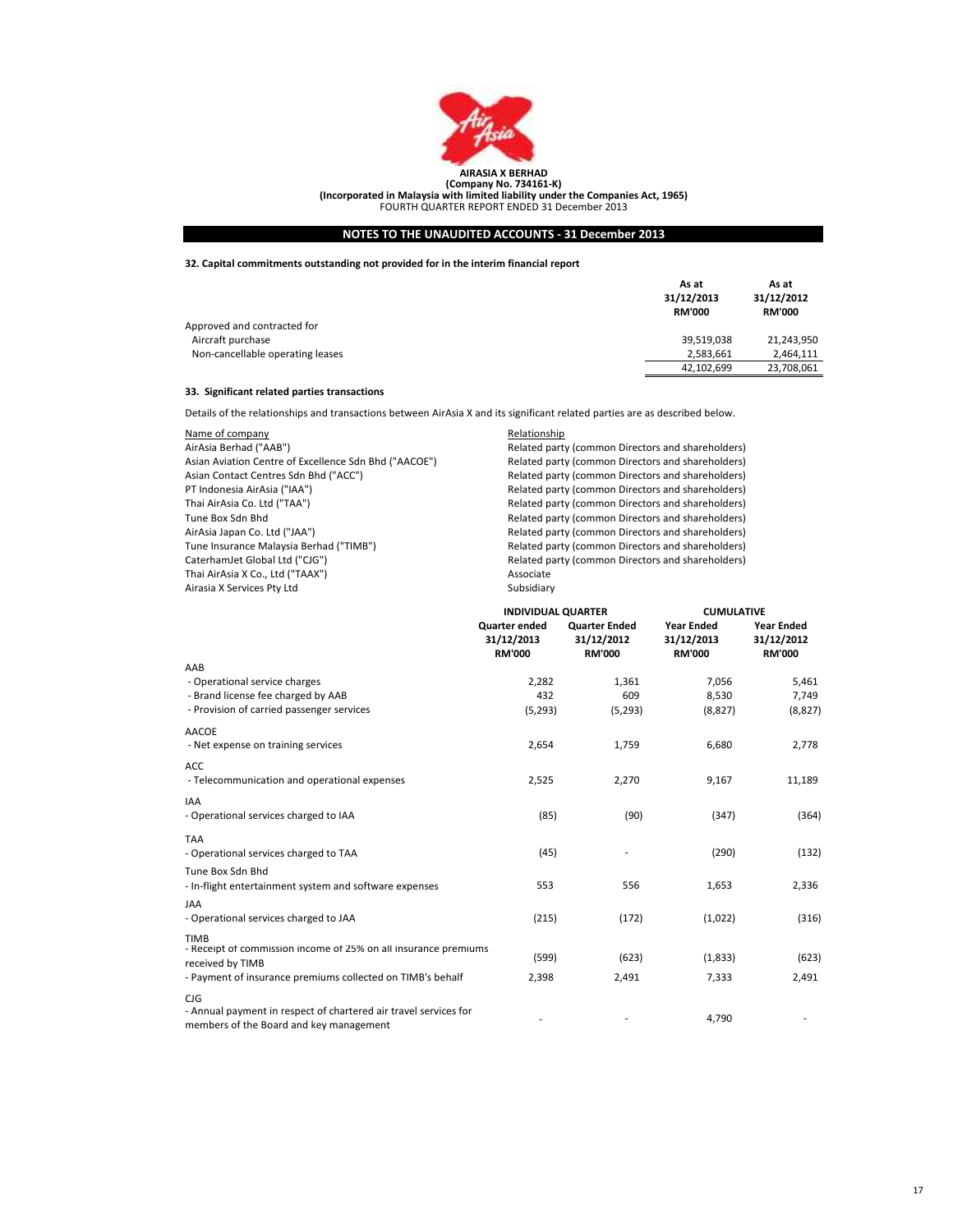

(Incorporated in Malaysia with limited liability under the Companies Act, 1965) FOURTH QUARTER REPORT ENDED 31 December 2013

| NOTES TO THE UNAUDITED ACCOUNTS - 31 December 2013           |                                                     |                                                     |                                           |                                           |  |
|--------------------------------------------------------------|-----------------------------------------------------|-----------------------------------------------------|-------------------------------------------|-------------------------------------------|--|
|                                                              | <b>INDIVIDUAL QUARTER</b>                           |                                                     | <b>CUMULATIVE</b>                         |                                           |  |
|                                                              | <b>Quarter ended</b><br>31/12/2013<br><b>RM'000</b> | <b>Quarter Ended</b><br>31/12/2012<br><b>RM'000</b> | 00-01-1900<br>31/12/2013<br><b>RM'000</b> | 00-01-1900<br>31/12/2012<br><b>RM'000</b> |  |
| <b>TAAX</b><br>- Payment on behalf of TAAX set up costs      | 1,353                                               |                                                     | 1.353                                     |                                           |  |
| Airasia X Services Pty Ltd<br>- Management fee paid/ payable | 1.641                                               | 1.321                                               | 3.198                                     | 2.213                                     |  |

#### 34. Review of performance

#### 12 Months Ended 31 December 2013 Compared to 12 Months Ended 31 December 2012

#### Revenue

During the 12 months ended 31 December 2013, the Group's revenue has increased by 17.3% to RM2,307.5 million from RM1,967.4 million as compared to the 12 months ended 31 December 2012. RASK has improved by 0.5% from 12.00 sen in the 31 December 2012 to 12.05 sen in 31 December 2013 as a result of the route network consolidation exercise undertaken.

Scheduled flights. Revenue from passenger seat sales on scheduled flights increased by RM122.9 million, or approximately 9.6%, to RM1,406.5 million for the 12 months ended 31 December 2013 as compared to RM1,283.6 million for the 12 months ended 31 December 2012. This increase was due primarily to an improvement on ASKs and RPKs by 19.0% and 16.6% respectively from 16.2 billion and 13.6 billion in the 12 months ended 31 December 2012 to 19.3 billion and 15.9 billion respectively in the 12 months ended 31 December 2013. Our passenger load factor decreased from 83.8% in the 12 months ended 31 December 2012 to 82.1% for the 12 months ended 31 December 2013 primarily due to increases in our daily flight frequencies on certain of our mature routes. Average passenger fares decreased 5.3% to RM525.16 in the 12 months ended 31 December 2013 as compared to RM554.76 during the 12 months ended 31 December 2012 primarily due to the discontinuance of our longer stage length routes in UK and Paris which had higher average base fare as compared to other routes and promotional fares on our newly launched routes which include Busan, Shanghai, Adelaide during the 12 months ended 31 December 2013.

Charter flights. Charter flights revenue increased from RM67.8 million for the 12 months ended 31 December 2012 to RM107.0 million for the 12 months ended 31 December 2013 due to revenue generated from the wet leases of our 2 A340-300s which previously serviced our now discontinued Europe routes and new contracts that were secured during the financial year ended 31 December 2013.

Fuel surcharge . Revenue from fuel surcharges increased to RM253.8 million in the 12 months ended 31 December 2013 as compared to RM148.2 million in the 12 months ended 31 December 2012. This increase in fuel surcharge revenue is primarily a result of an increased number of passengers flown from 2.6 million in the 12 months ended 31 December 2012 to 3.2 million in the 12 months ended 31 December 2013.

Freight and cargo. Revenue from freight and cargo has increased 13.6% to RM90.0 million for the 12 months ended 31 December 2013 as compared to RM79.3 million for the 12 months ended 31 December 2012. Despite the decrease in both available tonne per kilometre (ATK) and freight tonne per kilometre (FTK) by 4.6% and 9.1% respectively in the 12 months ended 31 December 2013, revenue per FTK has increased to 0.62 sen in the 12 months ended 31 December 2013 as compared to 0.50 sen in the 12 months ended 31 December 2012.

Ancillary revenue . Ancillary revenue including AirAsia Insure increased to RM457.5 million, or by approximately 24.5%, for the 12 months ended 31 December 2013 as compared to RM367.4 million for the 12 months ended 31 December 2012. This increase was due primarily to price revisions and higher take-up rates, especially for Fly-Thru connecting transfer services and the introduction of new ancillary products during the year such as portable power rentals, Red Carpet Service and Blanket Rental. This has resulted in an 1.65% improvement in ancillary revenue per passenger from RM142.36 to RM144.70 for the 12 months ended 31 December 2013 as compared to the 12 months ended 31 December 2012.

Others. Others consists of revenue recognised for scheduled flights on our discontinued routes to London, Paris, Mumbai and Delhi amounting to RM26.0 million during the 12 months ended 31 December 2012, for which such passengers were re-accommodated to flights provided by other airlines. The Company did not have any form of other revenue for the 12 months ended 31 December 2013.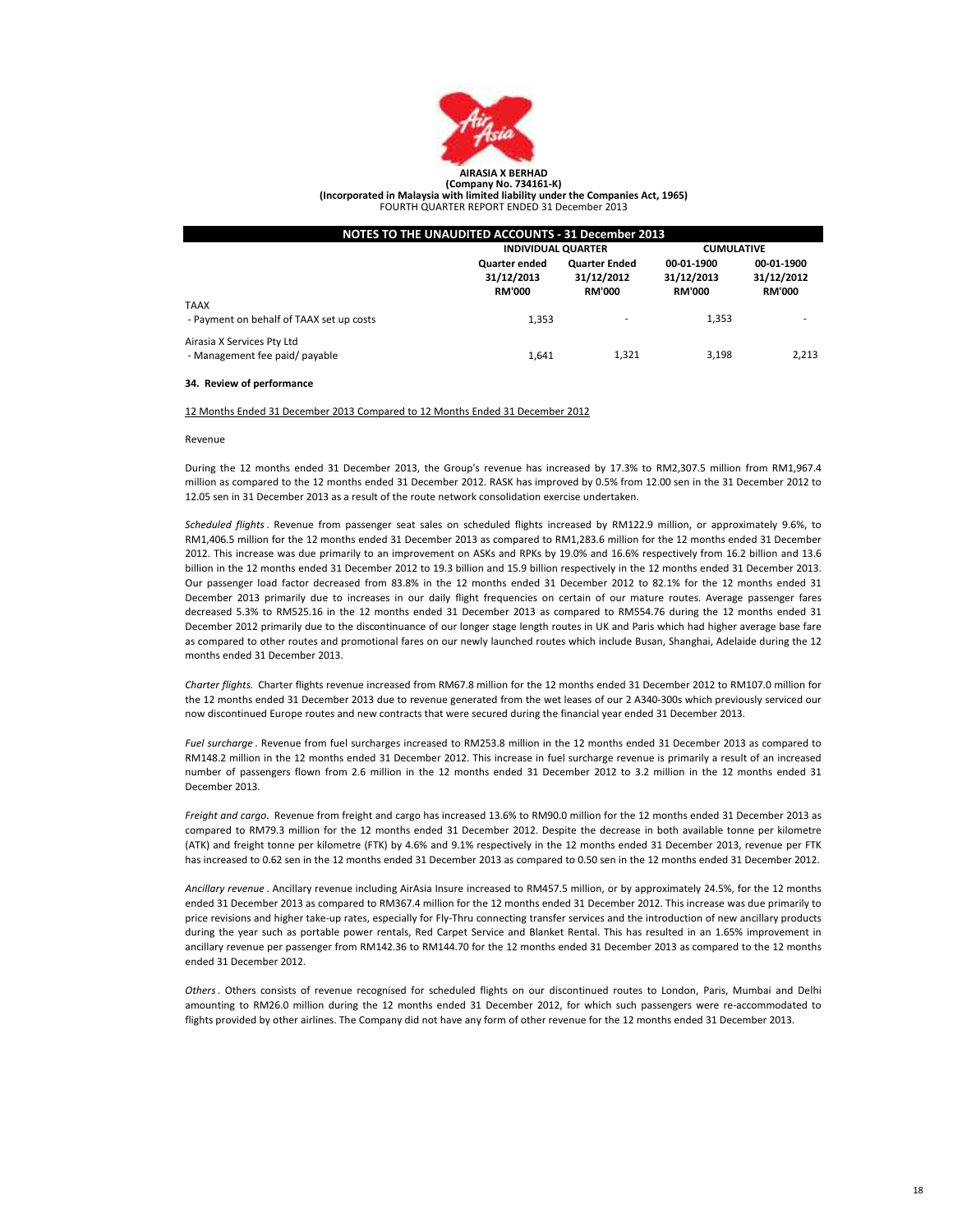

Operating Expenses

Operating expenses increased 19.3% from RM1,925.4 million in the 12 months ended 31 December 2012 to RM2,297.3 million in the 12 months ended 31 December 2013 mainly due to increase of:-

(i) Staff costs. During the current financial year, there was an increase in number of headcount which has resulted in increasing of staff costs by 29.9% to RM234.4 million in the 12 months ended 31 December 2013 from RM180.5 million during the 12 months ended 31 December 2012.

(ii) Depreciation of property, plant and equipment . Depreciation of property, plant and equipment increased by 29.8% to RM139.0 million during the 12 months ended 31 December 2013 as compared to RM107.1 million in the 12 months ended 31 December 2012, mainly due to the acquisition of 3 new A330-300 aircraft under finance lease in the 12 months ended 31 December 2013.

(iii) Aircraft fuel expenses. Fuel costs increased 18.7% to RM1,097.9million in the 12 months ended 31 December 2013 from RM925.3 million in the 12 months ended 31 December 2012 due primarily to increase in fuel consumed from the increase in sectors flown and higher average fuel price in the current financial year as compared to last financial year.

(iv) Maintenance, overhaul, user charges and other related expenses. Maintenance, overhaul, user charges and other related expenses increased by 13.3% to RM432.1 million in the 12 months ended 31 December 2013 from RM381.5 million in the 12 months ended 31 December 2012. The increase mainly resulted from the additional maintenance and service costs for the new aircraft delivered and charter flights rendered during the current financial year.

(v) Aircraft operating lease expense. During the financial year ended 31 December 2013, the Group has accepted delivery of 5 aircraft under operating lease and hence aircraft lease expense has increased by 22.5% to RM186.7 million in the 12 months ended 31 December 2013 from RM152.4 million in the 12 months ended 31 December 2012.

(vi) Other operating expenses. Other operating expenses increased 16.0% to RM207.2 million in the 12 months ended 31 December 2013 from RM178.6 million in the 12 months ended 31 December 2012 due primarily to an upfront recognition of a non-recurring shareholders' inaugural benefit program expenses of RM8.5 million and IPO related expenses of RM17.8 million as well we an increase in marketing and promotional expenditures during the 12 months ended 31 December 2013.

#### Foreign Exchange (Loss)/ Gain

Primarily as a result of the strengthening of the USD against the RM in the 12 months ended 31 December 2013, the Company recognised foreign exchange losses of RM176.2 million, which consists primarily of unfavourable fair value movements from cash flow hedges of RM40.9 million, as compared to the unrealised foreign exchange gain of RM43.6 million on our USD-denominated borrowings in the 12 months ended 31 December 2012.

#### (LBT)/PBT

As a result of the factors set forth above, the Group has recorded a LBT of RM213.0 million in the 12 months ended 31 December 2013 as compared to a PBT of RM38.0 million in the 12 months ended 31 December 2012.

## Taxation

In the 12 months ended 31 December 2013 the Group recognised a net tax allowance of RM126.0 million, as compared to a net tax expense of RM4.2 million in the 12 months ended 31 December 2012, due primarily to income tax allowance recognised for certain qualifying expenditures as provided by the Malaysian Ministry of Finance.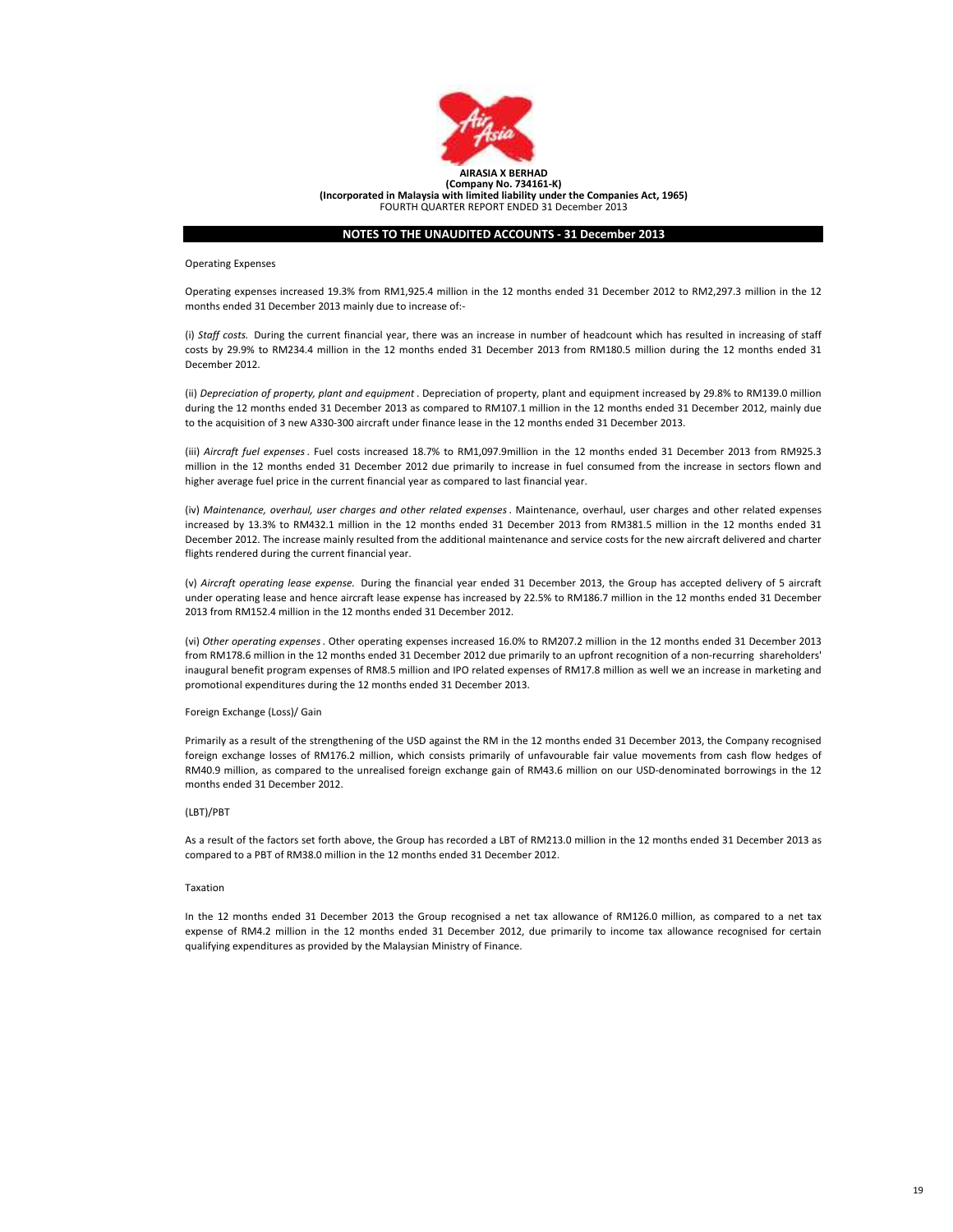

Loss after taxation ("LAT") / Profit after taxation ("PAT")

As a result of the factors set forth above, the Group recognised a LAT of RM87.0 million in the 12 months ended 31 December 2013 as compared to a PAT of RM33.9 million in the 12 months ended 31 December 2012.

#### Quarter Ended 31 December 2013 Compared to Quarter Ended 31 December 2012

Revenue

During the quarter ended 31 December 2013, the Group's revenue has increased by 26.1% to RM679.6 million from RM539.0 million as compared to the quarter ended 31 December 2012. As a result of promotional fares for both matured and newly launched routes, RASK decreased 15.2% from 13.37 sen in the quarter ended 31 December 2012 to 11.34 sen in the quarter ended 31 December 2013.

Scheduled flights. Revenue from passenger seat sales on scheduled flights increased by RM56.6 million, or approximately 16.4%, to RM401.0 million for the quarter ended 31 December 2013 as compared to RM344.4 million for the quarter ended 31 December 2012. This increase was due primarily to an improvement of both ASKs and RPKs from 4.0 billion and 3.3 billion in the quarter ended 31 December 2012 to 6.0 billion and 4.9 billion respectively in the quarter ended 31 December 2013. Our passenger load factor has decreased to 80.9% in the quarter ended 31 December 2013 as compared to 83.0% for the quarter ended 31 December 2012. Average passenger fares decreased 15.4% to RM492.32 in the quarter ended 31 December 2013 as compared to RM582.27 during the quarter ended 31 December 2012 primarily due to promotional fares on our newly launched routes which include Busan, Shanghai and Adelaide during the quarter ended 31 December 2013.

Charter flights. Revenue from charter flights increased from RM21.8 million for the quarter ended 31 December 2012 to RM38.1 million for the quarter ended 31 December 2013 due to revenue generated from the wet leases of our 2 A340-300s which previously serviced our now discontinued Europe routes and new contracts that were secured during the quarter ended 31 December 2013.

Fuel surcharge . Revenue from fuel surcharges increased to RM78.2 million in the quarter ended 31 December 2013 as compared to RM45.7 million in the quarter ended 31 December 2012. This increase in fuel surcharge revenue is primarily a result of an increased number of passengers flown from 0.7 million in the quarter ended 31 December 2012 to 1.0 million in the quarter ended 31 December 2013.

Freight and cargo. Revenue from freight and cargo has increased 61.3% to RM25.8 million for the quarter ended 31 December 2013 as compared to RM16.0 million for the quarter ended 31 December 2012, reflecting an increase of 19.2% available tonne per kilometre (ATK) and a slight decrease of 0.5% freight tonne per kilometre (FTK) in the quarter ended 31 December 2013. Despite the decrease in cargo load factor to 49.7% in the quarter ended 31 December 2013 as compared to 59.5% in the quarter ended 31 December 2012, revenue per FTK has increased to 0.68 sen in the quarter ended 31 December 2013 as compared to 0.42 sen in the quarter ended 31 December 2012.

Ancillary revenue . Ancillary revenue including AirAsia Insure increased to RM139.5 million, or by approximately 25.1%, for the quarter ended 31 December 2013 as compared to RM111.5 million for the quarter ended 31 December 2012. This increase was due primarily to price revisions and higher take-up rates, especially for Fly-Thru connecting transfer services and the introduction of new ancillary products during the financial year of 2013 such as portable power rentals, Red Carpet Service, and Blanket Rental Service.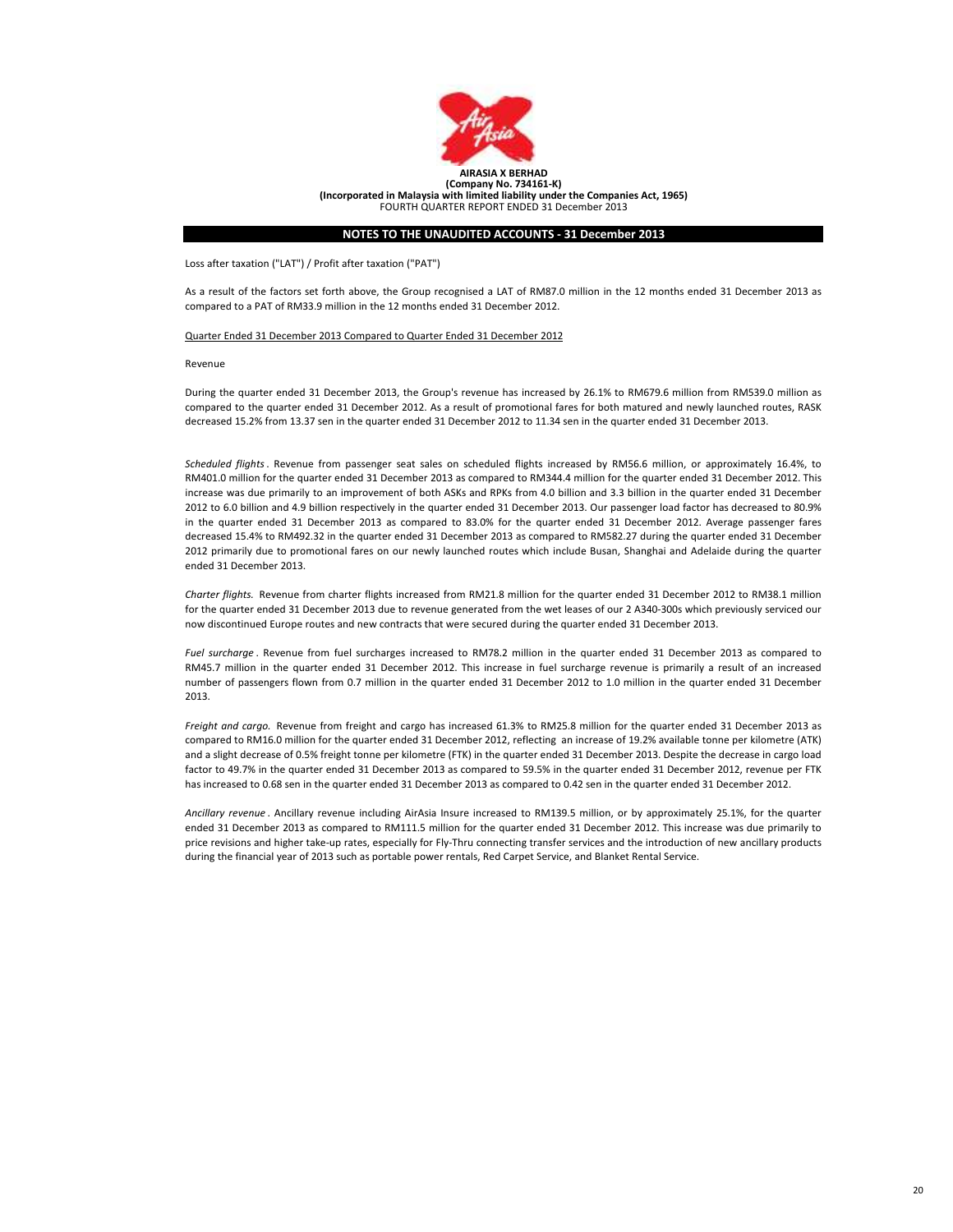

Operating Expenses

During the quarter ended 31 December 2013, operating expenses increased by RM223.3 million or 44.8% to RM722.1 million. The increase was primarily due to:-

(i) Staff costs. During the current quarter, there was an increase in number of headcount which has resulted in increasing of staff costs by 51.9% to RM73.6 million in the quarter ended 31 December 2013 from RM48.4 million during the quarter ended 31 December 2012.

(ii) Depreciation of property, plant and equipment. Depreciation of property, plant and equipment increased by 43.9% to RM40.0 million during the quarter ended 31 December 2013 as compared to RM27.8 million in the quarter ended 31 December 2012, mainly due to the acquisition of 3 new A330-300 aircraft under finance lease during the current financial year.

(iii) Aircraft fuel expenses. Fuel costs increased 52.5% to RM349.1 million in the quarter ended 31 December 2013 from RM228.9 million in the quarter ended 31 December 2012 due primarily to a 49.5% increase in fuel consumed in the quarter ended 31 December 2013 as compared to the quarter ended 31 December 2012. This increase in fuel consumption was primarily due to an increase in our existing routes' flight frequencies. Fuel burn has decreased from 1,720 gallons/ hour in the quarter ended 31 December 2012 to 1,712 gallons/ hour in the quarter ended 31 December 2013 which was offset partially by the increased average fuel price.

(iv) Maintenance, overhaul, user charges and other related expenses. Maintenance, overhaul, user charges and other related expenses increased by 32.7% to RM120.8 million in the quarter ended 31 December 2013 from RM91.0 million in the quarter ended 31 December 2012. The increase mainly resulted from the increase in maintenance and service costs for the new aircraft delivered and increase in charter flights rendered during the quarter ended 31 December 2013.

(v) Aircraft operating lease expense . During the financial year ended 31 December 2013, the Group has accepted delivery of 5 aircraft under operating lease and hence aircraft operating lease expense increased 80.3% to RM68.1 million in the quarter ended 31 December 2013 from RM37.8 million in the quarter ended 31 December 2012.

#### Foreign Exchange (Loss)/ Gain

As a result of the strengthening of the USD against the RM in the quarter ended 31 December 2013, the Company recognised foreign exchange losses of RM112.4 million, which consists primarily of unfavourable fair value movements from cash flow hedges of RM6.2 million, as compared to a foreign exchange gain of RM1.2 million on our USD-denominated borrowings in the quarter ended 31 December

#### (LBT)/PBT

As a result of the factors set forth above, the Group has recorded a LBT of RM170.4 million in the quarter ended 31 December 2013 as compared to a PBT of RM24.9 million in the quarter ended 31 December 2012.

#### Taxation

In the quarter ended 31 December 2013 the Company recognised a net tax allowance of RM39.1 million, as compared to a net tax expense of RM10.8 million in the quarter ended 31 December 2012, due primarily to income tax allowance recognised for certain qualifying expenditures as provided by the Malaysian Ministry of Finance.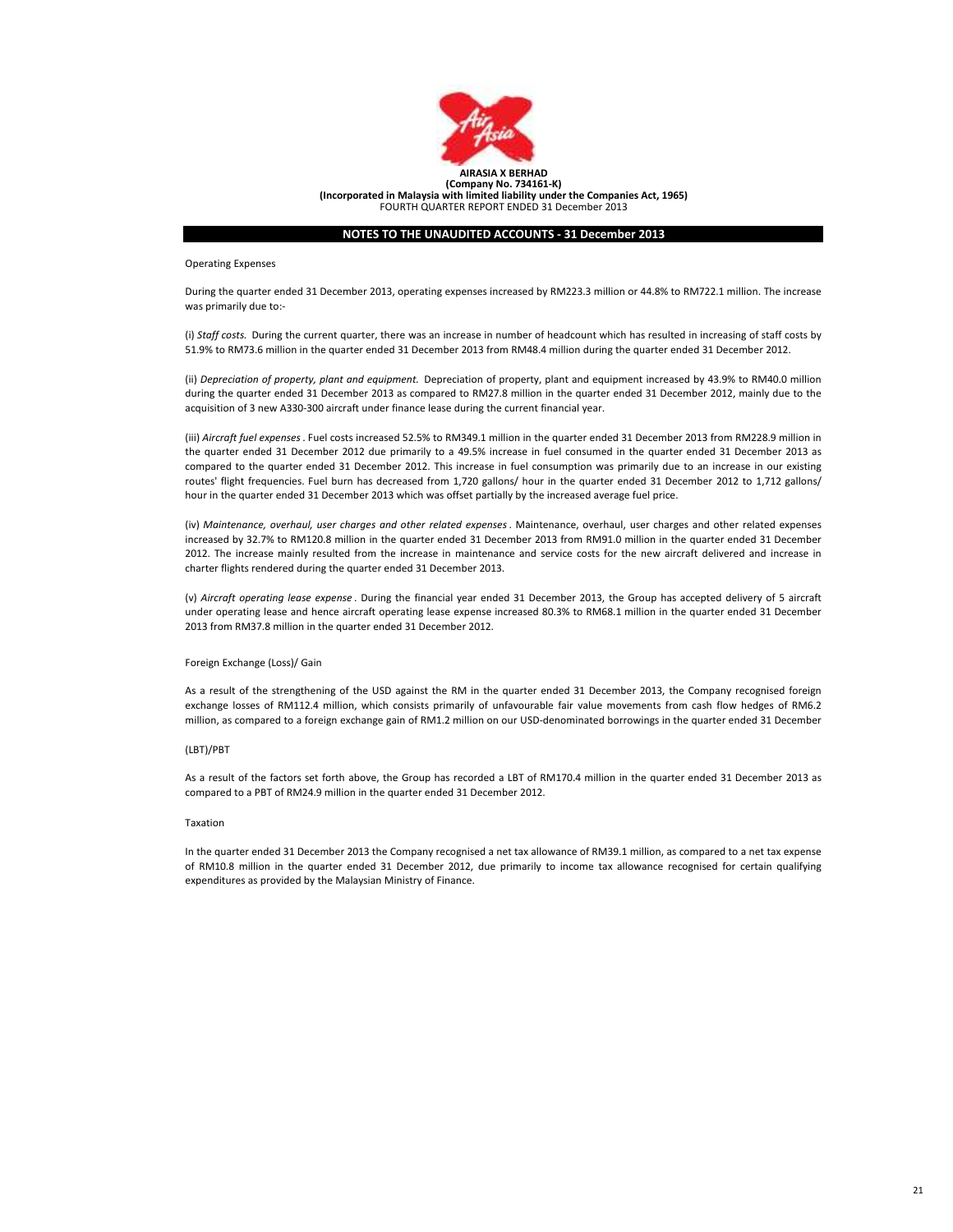

## (LAT)/PAT

As a result of the factors set forth above, the Group recognised a LAT of RM131.3 million in the quarter ended 31 December 2013 as compared to a PAT of RM14.1 million in the quarter ended 31 December 2012.

#### 35. LBT performance (Quarter Ended 31 December 2013 Compared to Quarter Ended 30 September 2013)

The Group's LBT has increased by RM151.4 million from RM18.9 million in the quarter ended 30 September 2013 to RM170.4 million in the quarter ended 31 December 2013. Despite there was a revenue improvement by RM78.1 million or 13.0% in quarter ended 31 December 2013 comparing to quarter ended 30 September 2013, due to the increase in number of sectors flown and strengthening of USD against MYR, the Group's operating costs and foreign exchange losses has increased by RM133.3 million and RM88.4 million respectively.

## 36. Other profit and loss items

In the current quarter and financial year, there has been no interest income, other income including investment income, interest expense, depreciation and amortisation, provision for and write off of receivables and inventories, gain or loss on disposal of quoted and unquoted investments or properties, impairment of assets, foreign exchange gain or loss, gain or loss on derivatives and exceptional items except for as disclosed either in the consolidated income statements and notes to the unaudited accounts.

#### 37. Commentary on prospects

The Company's positioning within the Asia Pacific region, which is forecasted to be robust and potentially surpassing North America as the world's largest aviation market (Source: Strategic Airport Planning Ltd) allows AirAsia X to benefit from this growth and continue to be a large and attractive feeder market for its long-haul routes. Barring any unforeseen circumstances, including but not limited to terrorist attacks, natural disasters, epidemics, economic downturn, fuel price hike and fluctuation in foreign currencies against the Malaysian Ringgit, the Company expects its prospects to remain positive.

#### 38. Profit forecast

The disclosure requirements for explanatory notes for the variance of actual profit attributable to equity holders of the Company as compared to profit forecasts are not applicable.

### 39. Corporate proposal

- (i) As announced on 4 February 2014, Thai AirAsia X Co., Ltd joint venture ("TAAX") has officially received the approval from the Department of Civil Aviation of Thailand for the Air Operator's Certificate ("AOC") on 3 February 2014. With this AOC, TAAX will now commence application for operating permits and slots to its intended international routes. TAAX will also lease two Airbus 330-300 from a subsidiary of the Company in its first year of operations.
- (ii) On 23 January 2014 AAX, entered into a Joint Venture Agreement ("JVA") with PT Kirana Anugerah

Perkasa ("PTKAP") for the purpose of establishing a joint venture co-operation to set up a long-haul low cost airline in Indonesia which will operate through an Indonesia incorporated entity, PT. Indonesia Airasia Extra ("IAAX"). IAAX was incorporated on 22 May 2013 as a limited liability company under the laws of Republic of Indonesia with authorised capital of Rp680,484,141,540 divided into 69,686,036 shares of Rp9,765 each and issued and paid-up capital of Rp292,950,000,000 divided into 30,000,000 shares of Rp9,765 each, with PTKAP holding fifty one per centum (51%) and AAX holding forty nine per centum (49%).

Except for those disclosed as per above, there is no corporate proposal which is announced but not completed as at 18 February 2014, being the latest practicable date of this report.